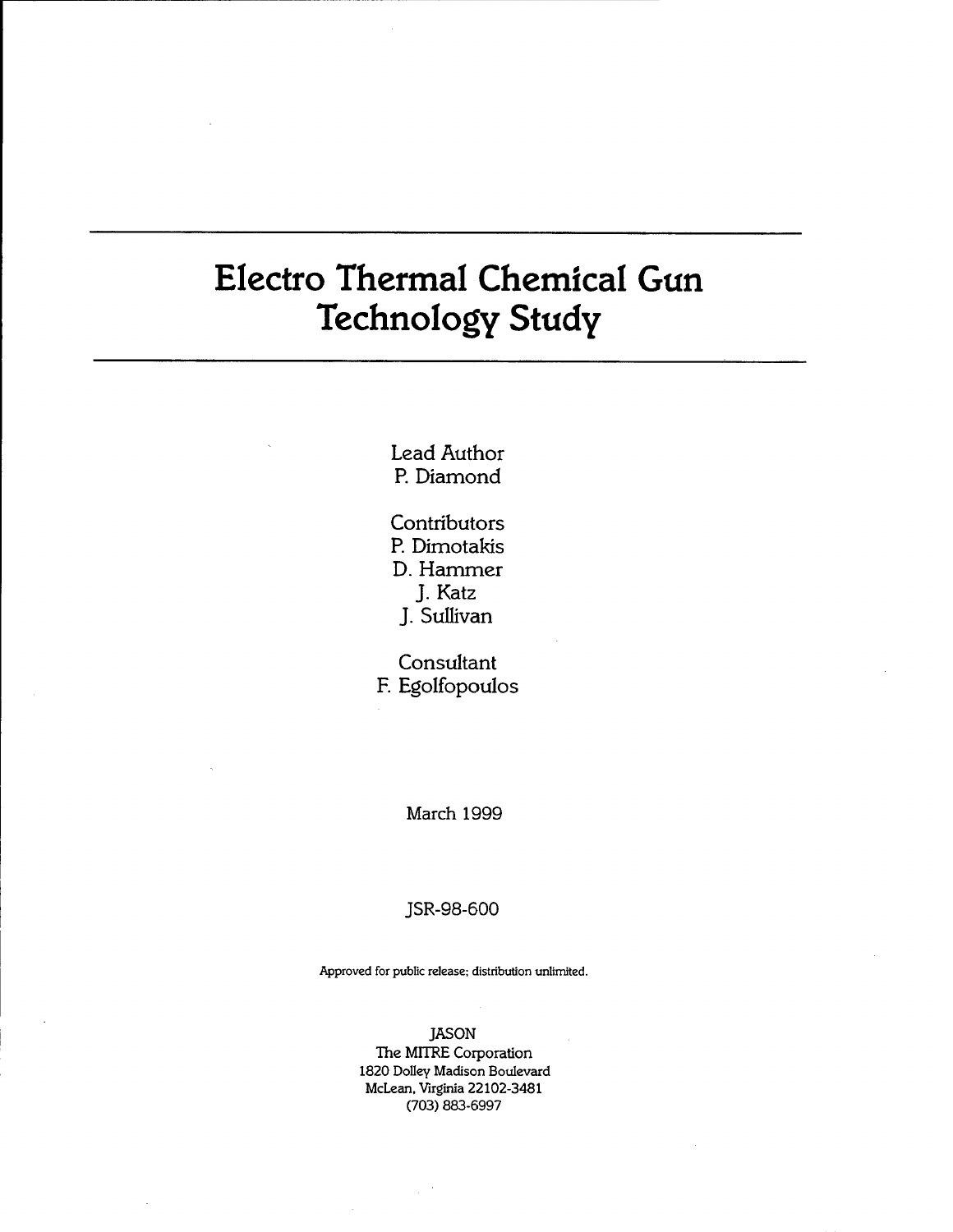| <b>REPORT DOCUMENTATION PAGE</b>                                                         |                                                                                                                                                                                             |                                                   | Form Approved<br>OMB No. 0704-0188                                                                                                                                                                                                                                                                                                                                                                                                                                                                                                                                                                                                                                                                                             |
|------------------------------------------------------------------------------------------|---------------------------------------------------------------------------------------------------------------------------------------------------------------------------------------------|---------------------------------------------------|--------------------------------------------------------------------------------------------------------------------------------------------------------------------------------------------------------------------------------------------------------------------------------------------------------------------------------------------------------------------------------------------------------------------------------------------------------------------------------------------------------------------------------------------------------------------------------------------------------------------------------------------------------------------------------------------------------------------------------|
|                                                                                          |                                                                                                                                                                                             |                                                   | Public reporting burden for this collection of information estimated to average 1 hour per response, including the time for review instructions, searc hing existing data sources,<br>gathering and maintaining the data needed, and completing and reviewing the collection of information. Send comments regarding this burden estimate or any other aspect of this<br>collection of information, including suggestions for reducing this burden, to Washington Headquarters Services, Directorate for Information Operations and Reports, 1215 Jefferson<br>Davis Highway, Suite 1204, Arlington, VA 22202-4302, and to the Office of Management and Budget. Paperwork Reduction Project (0704-0188), Washington, DC 20503. |
| 1. AGENCY USE ONLY (Leave blank)                                                         | 2. REPORT DATE<br>March 11, 1998                                                                                                                                                            |                                                   | 3. REPORT TYPE AND DATES COVERED                                                                                                                                                                                                                                                                                                                                                                                                                                                                                                                                                                                                                                                                                               |
| <b>4. TITLE AND SUBTITLE</b>                                                             |                                                                                                                                                                                             |                                                   | 5. FUNDING NUMBERS                                                                                                                                                                                                                                                                                                                                                                                                                                                                                                                                                                                                                                                                                                             |
|                                                                                          | Electro Thermal Chemical Gun Technology Study                                                                                                                                               |                                                   |                                                                                                                                                                                                                                                                                                                                                                                                                                                                                                                                                                                                                                                                                                                                |
| 6. AUTHOR(S)                                                                             | 13-988534-04                                                                                                                                                                                |                                                   |                                                                                                                                                                                                                                                                                                                                                                                                                                                                                                                                                                                                                                                                                                                                |
| P. Diamond, P. Dimotakis, D. Hammer, J. Katz, J. Sullivan<br>Consultant: F. Egolfopoulos |                                                                                                                                                                                             |                                                   |                                                                                                                                                                                                                                                                                                                                                                                                                                                                                                                                                                                                                                                                                                                                |
| 7. PERFORMING ORGANIZATION NAME(S) AND ADDRESS(ES)                                       | 8. PERFORMING ORGANIZATION                                                                                                                                                                  |                                                   |                                                                                                                                                                                                                                                                                                                                                                                                                                                                                                                                                                                                                                                                                                                                |
| The MITRE Corporation                                                                    | <b>REPORT NUMBER</b>                                                                                                                                                                        |                                                   |                                                                                                                                                                                                                                                                                                                                                                                                                                                                                                                                                                                                                                                                                                                                |
| <b>JASON Program Office</b>                                                              | JSR-98-600                                                                                                                                                                                  |                                                   |                                                                                                                                                                                                                                                                                                                                                                                                                                                                                                                                                                                                                                                                                                                                |
| 1820 Dolley Madison Blvd<br>McLean, Virginia 22102                                       |                                                                                                                                                                                             |                                                   |                                                                                                                                                                                                                                                                                                                                                                                                                                                                                                                                                                                                                                                                                                                                |
| 9. SPONSORING/MONITORING AGENCY NAME(S) AND ADDRESS(ES)                                  | <b>10. SPONSORING/MONITORING</b>                                                                                                                                                            |                                                   |                                                                                                                                                                                                                                                                                                                                                                                                                                                                                                                                                                                                                                                                                                                                |
| US Army Research Office                                                                  | <b>AGENCY REPORT NUMBER</b>                                                                                                                                                                 |                                                   |                                                                                                                                                                                                                                                                                                                                                                                                                                                                                                                                                                                                                                                                                                                                |
| 4300 South Miami Boulevard                                                               |                                                                                                                                                                                             |                                                   |                                                                                                                                                                                                                                                                                                                                                                                                                                                                                                                                                                                                                                                                                                                                |
| PO Box 12211                                                                             | JSR-98-600                                                                                                                                                                                  |                                                   |                                                                                                                                                                                                                                                                                                                                                                                                                                                                                                                                                                                                                                                                                                                                |
| Research Triangle Park, NC 27709-2211                                                    |                                                                                                                                                                                             |                                                   |                                                                                                                                                                                                                                                                                                                                                                                                                                                                                                                                                                                                                                                                                                                                |
| <b>11. SUPPLEMENTARY NOTES</b>                                                           |                                                                                                                                                                                             |                                                   |                                                                                                                                                                                                                                                                                                                                                                                                                                                                                                                                                                                                                                                                                                                                |
|                                                                                          |                                                                                                                                                                                             |                                                   |                                                                                                                                                                                                                                                                                                                                                                                                                                                                                                                                                                                                                                                                                                                                |
| <b>12a. DISTRIBUTION/AVAILABILITY STATEMENT</b>                                          |                                                                                                                                                                                             |                                                   | <b>12b. DISTRIBUTION CODE</b>                                                                                                                                                                                                                                                                                                                                                                                                                                                                                                                                                                                                                                                                                                  |
| Approved for public release; distribution unlimited.                                     |                                                                                                                                                                                             |                                                   | Distribution Statement A                                                                                                                                                                                                                                                                                                                                                                                                                                                                                                                                                                                                                                                                                                       |
| <b>113. ABSTRACT</b> (Maximum 200 words)                                                 |                                                                                                                                                                                             |                                                   |                                                                                                                                                                                                                                                                                                                                                                                                                                                                                                                                                                                                                                                                                                                                |
|                                                                                          |                                                                                                                                                                                             |                                                   | This study of ETC gun technology was performed at the request of Dr. John Parmentola, Acting<br>Director for Research and Lab Management, Office of the Secretary, U.S. Army. Funding for the<br>study was provided by the Army Research Office under the guidance of Dr. Michael Stroscio.                                                                                                                                                                                                                                                                                                                                                                                                                                    |
| technology.                                                                              | traditional chemical ignitors to initiate the burning of high energy propellants in a controlled<br>and more reliable performance for large bore weapons than is possible with existing gun |                                                   | Electro Thermal Chemical (ETC) gun technology refers to the use of plasma devices in place of<br>manner. The goal of ETC gun research and development is to provide higher muzzle velocities                                                                                                                                                                                                                                                                                                                                                                                                                                                                                                                                   |
|                                                                                          |                                                                                                                                                                                             |                                                   |                                                                                                                                                                                                                                                                                                                                                                                                                                                                                                                                                                                                                                                                                                                                |
| 14. SUBJECT TERMS                                                                        |                                                                                                                                                                                             |                                                   | <b>15. NUMBER OF PAGES</b>                                                                                                                                                                                                                                                                                                                                                                                                                                                                                                                                                                                                                                                                                                     |
|                                                                                          |                                                                                                                                                                                             |                                                   | <b>16. PRICE CODE</b>                                                                                                                                                                                                                                                                                                                                                                                                                                                                                                                                                                                                                                                                                                          |
| <b>17. SECURITY CLASSIFICATION</b><br>OF REPORT                                          | <b>18. SECURITY CLASSIFICATION</b><br>OF THIS PAGE                                                                                                                                          | <b>19. SECURITY CLASSIFICATION</b><br>OF ABSTRACT | <b>20. LIMITATION OF ABSTRACT</b>                                                                                                                                                                                                                                                                                                                                                                                                                                                                                                                                                                                                                                                                                              |
| <b>Unclassified</b>                                                                      | Unclassified                                                                                                                                                                                | Unclassified                                      | SAR                                                                                                                                                                                                                                                                                                                                                                                                                                                                                                                                                                                                                                                                                                                            |
| NSN 7540-01-280-5500                                                                     |                                                                                                                                                                                             |                                                   | Standard Form 298 (Rev. 2-89)                                                                                                                                                                                                                                                                                                                                                                                                                                                                                                                                                                                                                                                                                                  |

 $\sim$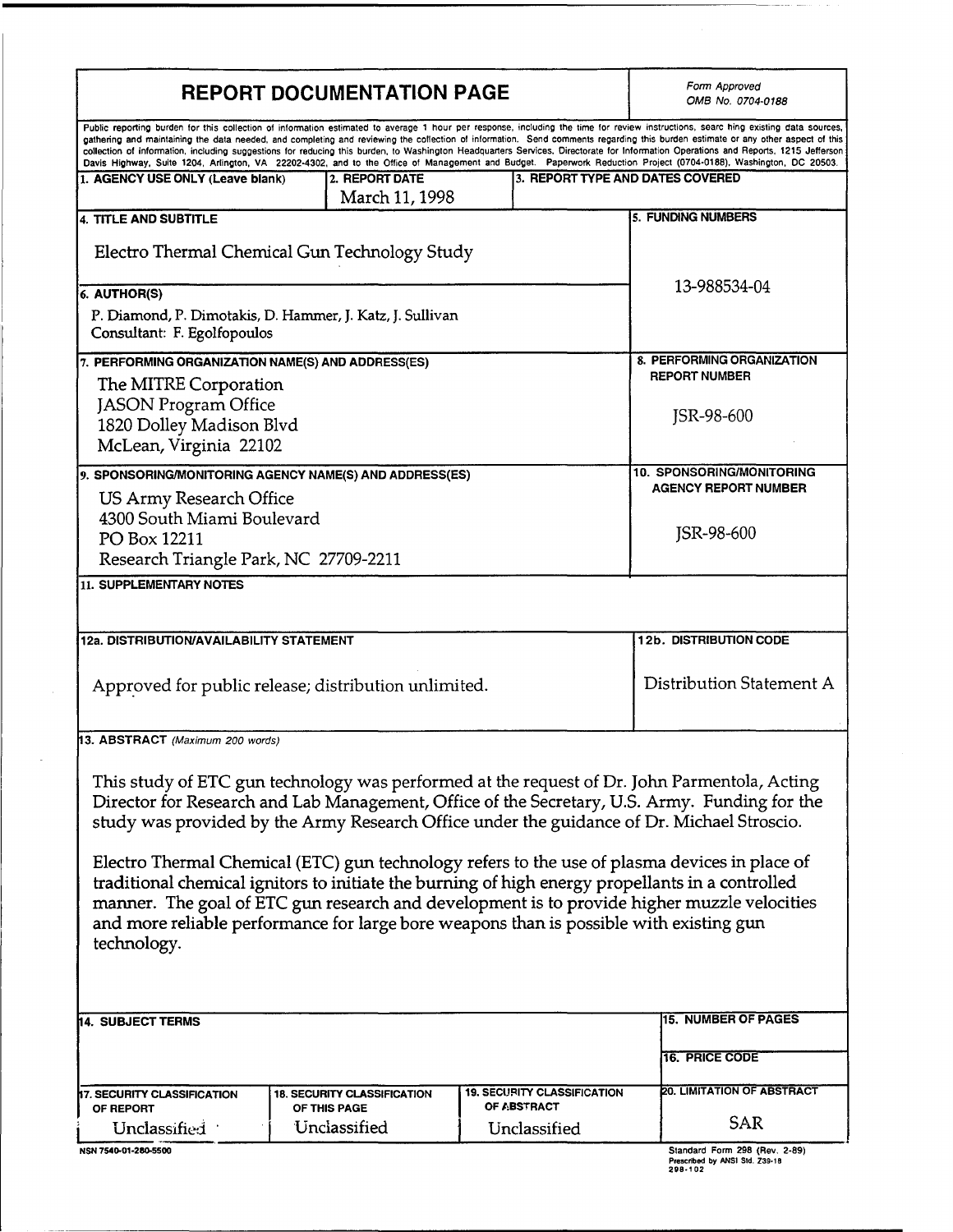## **Contents**

 $\bar{z}$ 

|   |                  | EXECUTIVE SUMMARY                              |    |
|---|------------------|------------------------------------------------|----|
|   | 1.1              |                                                |    |
|   | 1.2.             |                                                | 2  |
|   | $1.3\,$          |                                                | 5  |
|   |                  | <b>INTRODUCTION</b>                            |    |
| 3 |                  | <b>SCIENTIFIC ISSUES</b>                       | 9  |
|   | 3.1              | Two Approaches to Understanding 9              |    |
|   | 3.2 <sub>1</sub> |                                                |    |
|   |                  | 3.2.1 FLARE (Flashboard Large Area Emitter) 11 |    |
|   |                  | 3.2.2 TCPI (Triple Coaxial Plasma Igniter) 12  |    |
|   | 3.3              |                                                | 13 |
|   |                  | RECOMMENDED EXPERIMENTS                        | 17 |
|   | 4.1              |                                                | 17 |
|   | 4.2              | Optimization of FLARE Igniters                 | 18 |
|   |                  | APPENDIX: LIST OF BRIEFERS                     |    |

 $\overline{a}$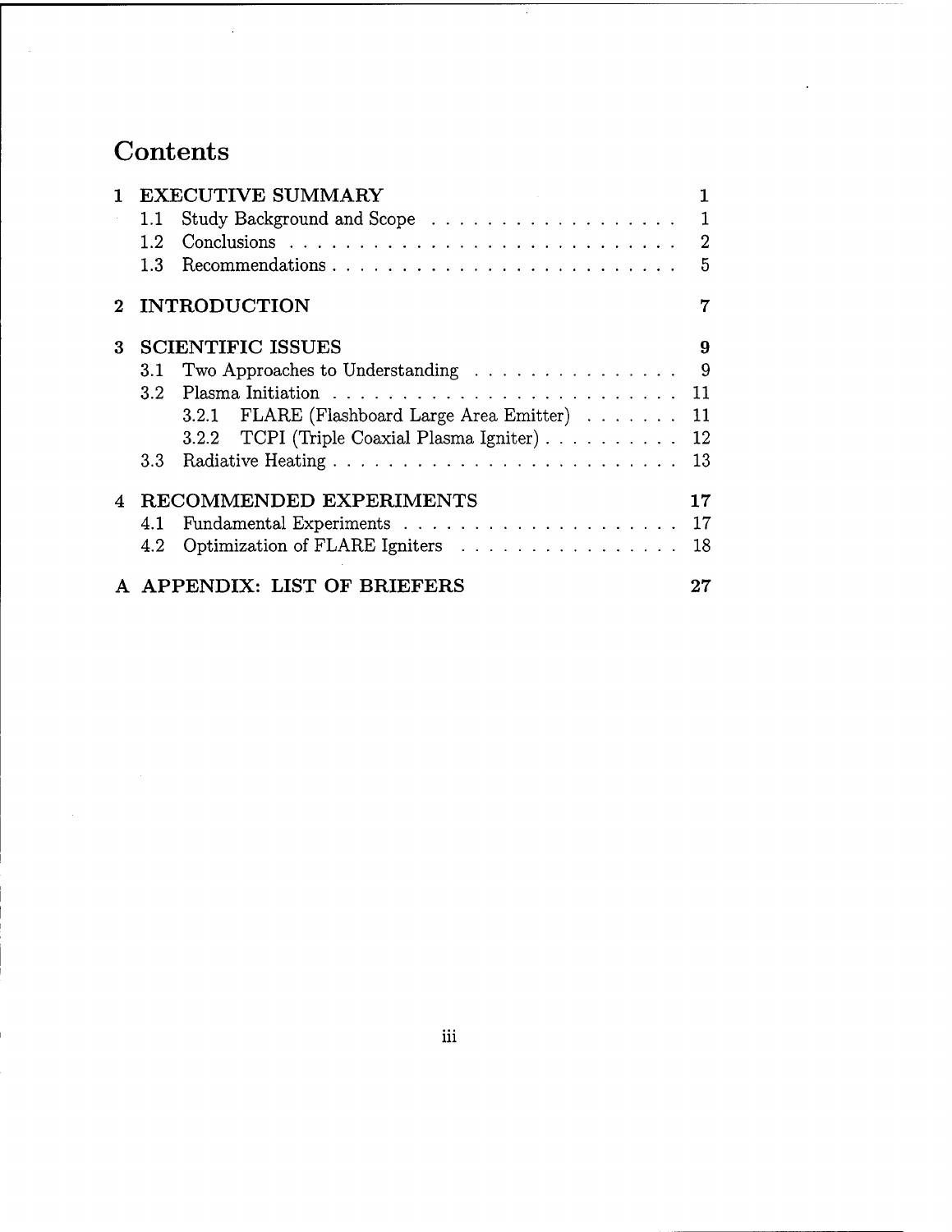## **1 EXECUTIVE SUMMARY**

### **1.1 Study Background and Scope**

Electro Thermal Chemical (ETC) gun technology refers to the use of plasma devices in place of traditional chemical ignitors to initiate the burning of high energy propellants in a controlled manner. It is a practical necessity that the total electrical energy delivered by the plasma ignitors be small compared to the chemical energy released by the propellants. The electrical energy acts as a *catalyst* for releasing the chemical energy of the propellants. The goal of ETC gun research and development is to provide higher muzzle velocities and more reliable performance for large bore weapons than is possible with existing gun technology.

This study of ETC gun technology was performed at the request of Dr. John Parmentola, Acting Director for Research and Lab Management, Office of the Secretary, U.S. Army. Funding for the study was provided by the Army Research Office under the guidance of Dr. Michael Stroscio. Technical briefings by representatives of all the principal academic and government laboratories engaged in ETC studies were organized by Dr. William Oberle of the Army Research Lab. A list of the briefings received by the study group is given in Appendix A. **In** addition, the study group consulted a number of technical papers provided by the briefers as well as documents selected from a computer database search performed by the Chemical Propulsion Information Agency (CPIA).

ETC gun technology is one sector of a broader U.S. Army R&D program on Electric Gun Technologies. The latter program also incorporates the development of new technology propellant chambers that can withstand

1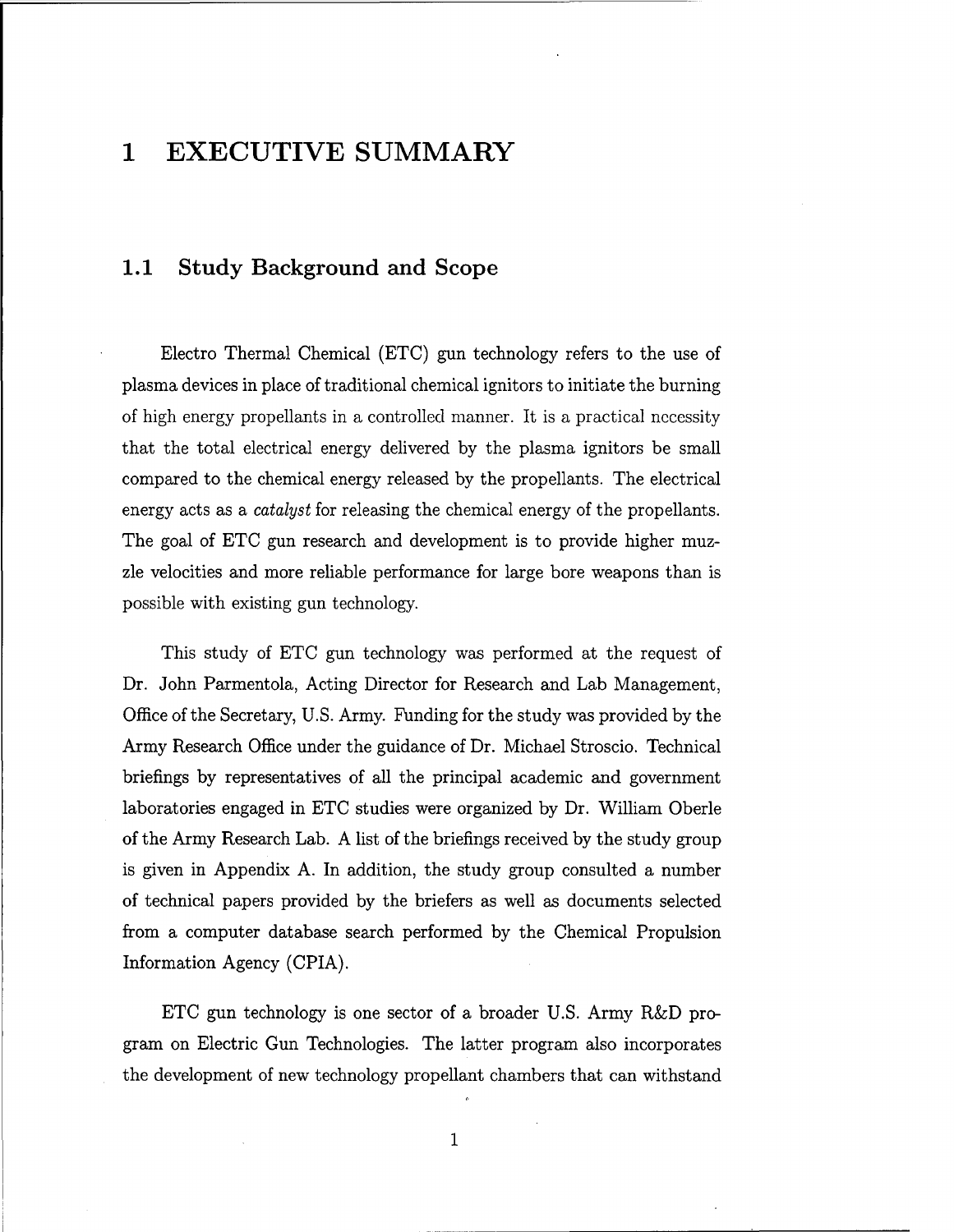higher peak operating pressures than can today's chambers; development of mobile, high power electrical supplies; and research on rail guns.

The ETC sector of the Electric Gun Technology Program currently consists of the XM-291 120 mm gun demonstration project (4 M\$ in FY 98, funded equally by ARL and DSWA with a January 2000 completion date), basic research (300 k\$ in FY 98) and applied research (600 k\$ in FY 98). The latter two program elements support laboratory experimental work and computer modeling. A portion of the funding for the XM-291 demonstration project also supports laboratory experiments and modeling efforts but these are closely related to that project.

In accord with its charge, the study group focused its attention on the current state of understanding of ETC gun technology, its scaling, and its overall potential. The study group was fully briefed on the joint ARL/DSWA XM-291 gun demonstration program but it was not asked to review that program. Similarly, the group study did not examine any sectors of the Army's Electric Gun Technology Program other than ETC guns.

#### **1. 2 Conclusions**

1. *ETC gun technology is progressing and merits continued R&D support.*  Experiments in laboratories and at gun test facilities have demonstrated that plasma ignitors used with standard propellants can produce enhanced muzzle velocities for a given bore and projectile weight, especially for cold propellants. Projectile kinetic energy enhancements over conventional ignitors at 60 caliber and at 120 caliber have been achieved at O°C with the increase in kinetic energy greatly exceeding the electrical energy supplied to the plasma. Lesser enhancements are achieved at room temperatures and with hot propellants. In addition, it has been demonstrated that the variation of muzzle velocity using plasma ignitors is substantially reduced over the temperature range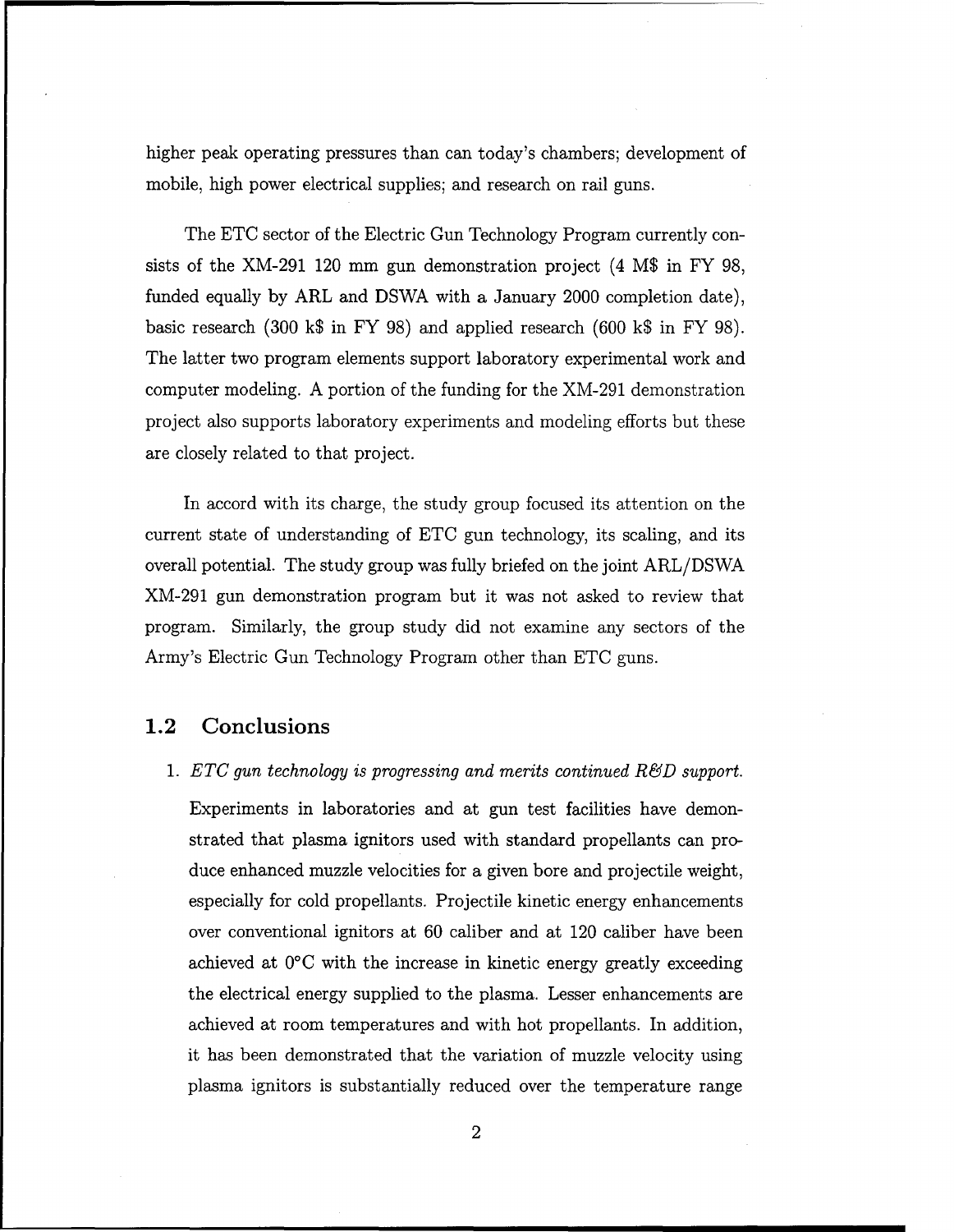0-50°C compared to the variability when using conventional ignition technology. A major benefit of ETC is that it virtually eliminates temperature sensitivity.

*2. ETC gun technology has significant military potential.* 

Î

Increased muzzle velocity for a given projectile mass provides greater armor penetration capability, improved accuracy, and greater range. Reduced sensitivity to propellant temperature improves accuracy and can result in more efficient use of ordinance. Equally important, plasma propellant technology offers the possibility of precision tailored ignition using new types of propellants not ignitable by traditional means, as well as the possibility of developing insensitive, high energy propellants that could increase the safety of occupants in vehicles carrying such ordinance. These latter two possibilities have not yet been demonstrated.

*3. Basic understanding of ETC gun technology* is *currently incomplete in several critical areas.* 

The plasmas generated by the devices being developed in the ETC gun program and appropriate for propellant ignition are low temperature  $(3,000-9,000)$  K) and are non-ideal (i.e. long range, electrostatic forces are not strongly screened). These conditions define an unusually complex regime of plasma dynamics and radiation transport. Furthermore, after the initiation of propellant burn, the flow takes place in the presence of multiple species of atoms, molecules and radicals that are the intermediate and final products of propellant combustion, thus allowing complex plasma-chemical reactions. At present many fundamental questions are not yet answered: (1) Is the primary energy transfer mechanism between the plasma and the propellant radiative or convective? (2) What are the transport coefficients for such a non-ideal plasma? (3) Is the hydrodynamic flow within the propellant matrix laminar or turbulent?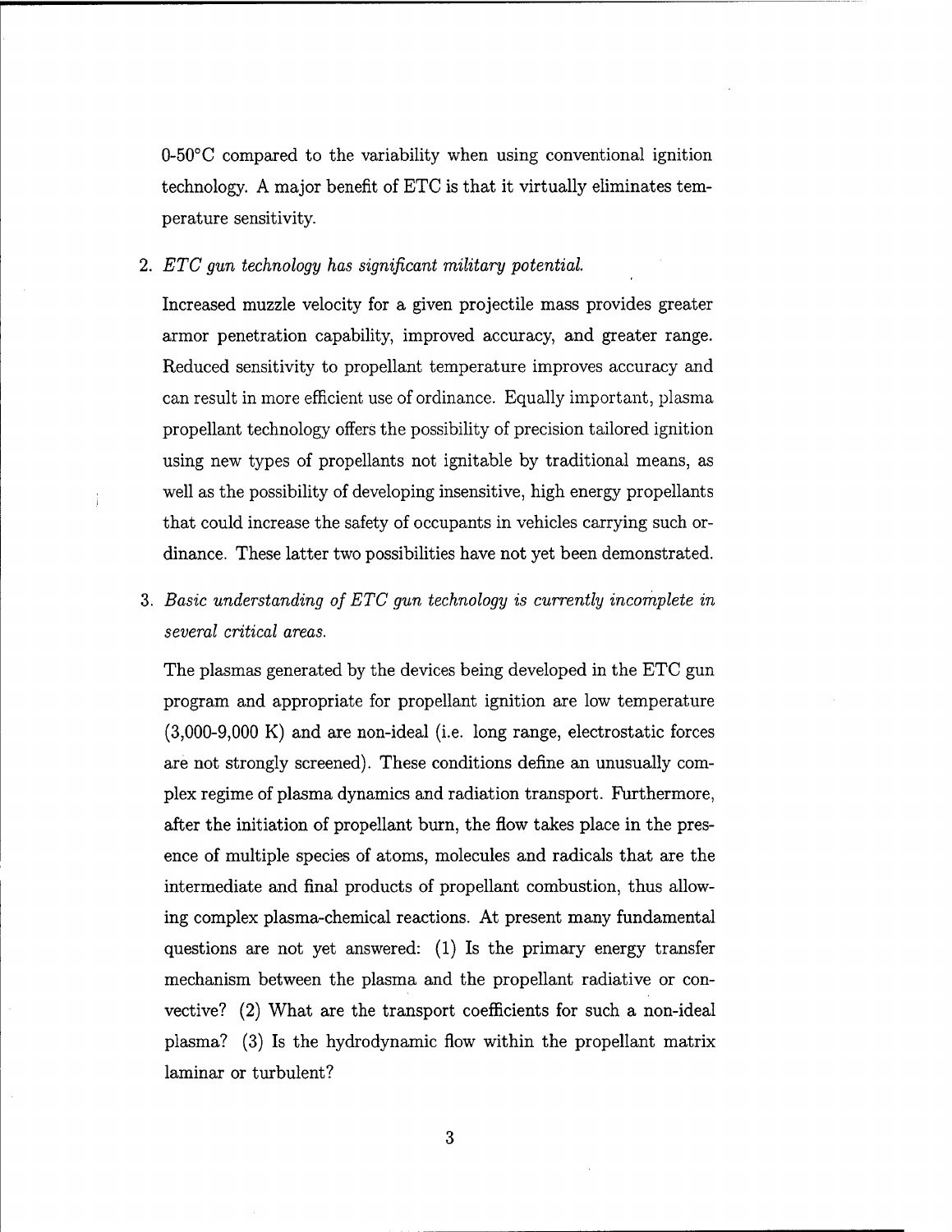*4. Current modeling of plasma ignition phenomena suffers from gaps in understanding of the basic technology, sparse experimental data, and the need to deal with three-dimensional geometry.* 

It is quite unrealistic to expect that all of the physical and chemical phenomena potentially important in the propellant chamber dynamics of an ETC gun can be incorporated into a three-dimensional code that would run on any existing or proposed supercomputer. Instead, ETC gun modeling  $-$  as is usually the case with complex phenomena  $$ will have to be done by means a suite of 1-D or 2-D models that accurately describe the key physical and chemical phenomena, and others which are genuinely 3-D but grossly simplify all but one or a few of the important physical and chemical mechanisms.

Until current gaps in basic understanding described above are closed, one cannot have confidence that ETC modeling predictions are valid outside the immediate regime used to fit the models to experimental data. The inability of present models to explain differences observed in 60 mm vs. 120 mm plasma propellant ignition experiments is indicative of the limitations of today's models. One of the most serious current deficiencies is the lack of knowledge of the chemical reaction dynamics. Differences in performance when aluminum vs. copper conductors are used in the plasma devices and differences when propellant type is varied are clear evidence that plasma source chemistry impacts ETC performance.

*5. The scaling of ETC gun performance from demonstrated levels to levels of interest for battlefield systems is uncertain at present.* 

This conclusion follows from Conclusions 3 and 4 above. However, if currently open questions about the basic phenomena are answered in experimental studies, and models which effectively incorporate the new knowledge are developed, we believe that scaling of ETC technologies can eventually become predictive. The phenomenology is so complex,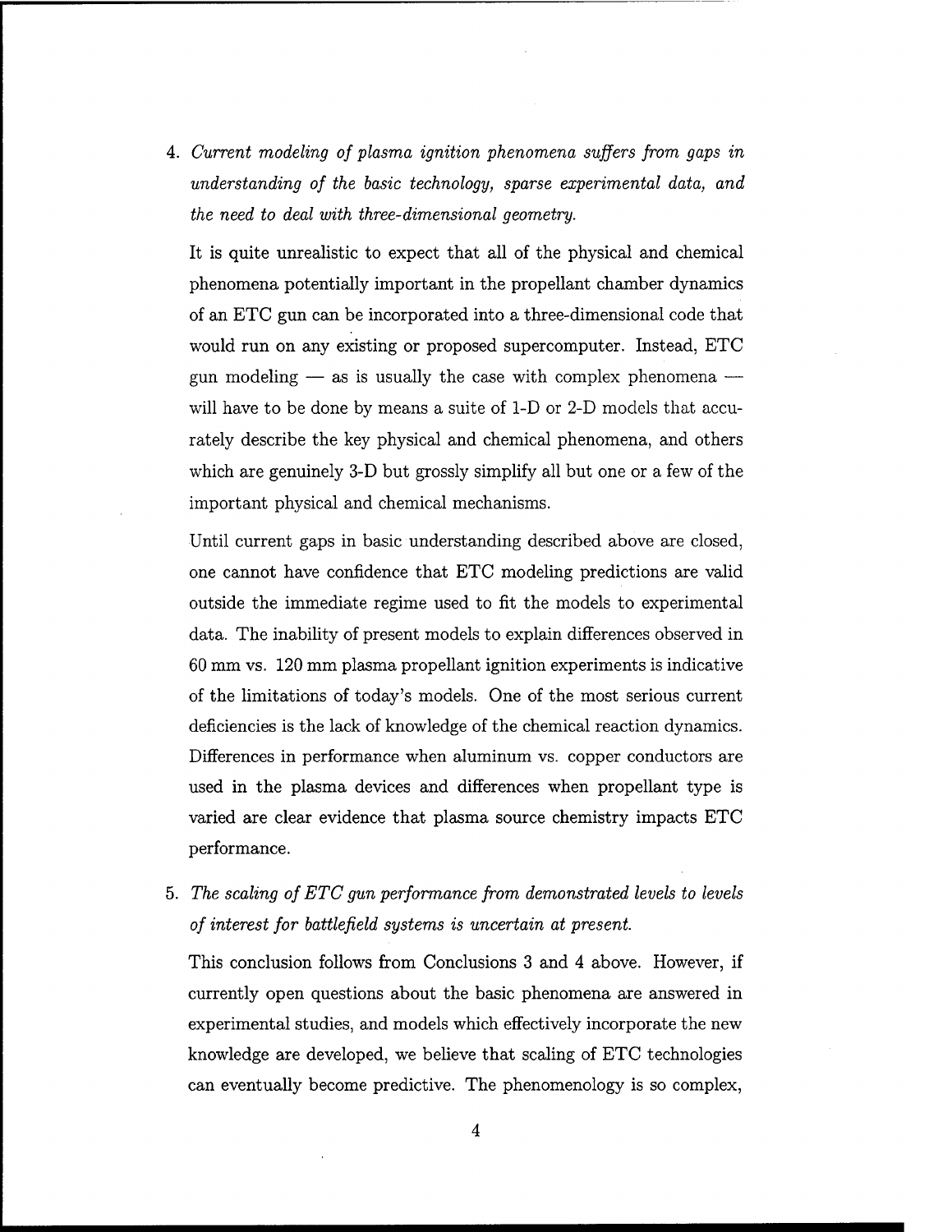however that realistic scaling "laws" cannot be derived from "first principle" computer models at this time. However, modeling capability is improving and an active program in basic process characterization and modeling should be maintained.

The 120 mm XM-291 gun demonstration project appears to be well on its way of achieving its January 2000 performance goals of a 17 MJ kinetic energy, 10.2 kg projectile, and electrical efficiency of 40%. Success of the XM-291 demonstration project will not, however, obvi*ate the need to do further basic studies or model development.* Going beyond the goals of the XM-291 project to the vision of a 120 mm ETC tank gun with the armor penetration capability and range of a 140 mm . tank gun built with conventional technology will require a much more complete understanding of basic ETC processes than is now available.

#### **1.3 Recommendations**

1. *We recommend continued funding of basic ETC technology studies and model development.* 

A coordinated three-prong program consisting of: (1) small scale laboratory experiments, measurements, and parameter studies; (2) model development that incorporates the results from the laboratory studies; and (3) empirical studies needed to explore the full potential of ETC gun technology. The characteristics of the required laboratory experimental program are outlined in the following recommendation.

2. *We recommend that a set of basic laboratory experiments directed to answering critical basic questions concerning the physics and chemistry of plasma-propellant interactions be carried out.* 

Experiments are needed to elucidate critical physical and chemical issues, validate models and codes, and help develop a database for scaling. Many of the needed experiments can be done subscale and can be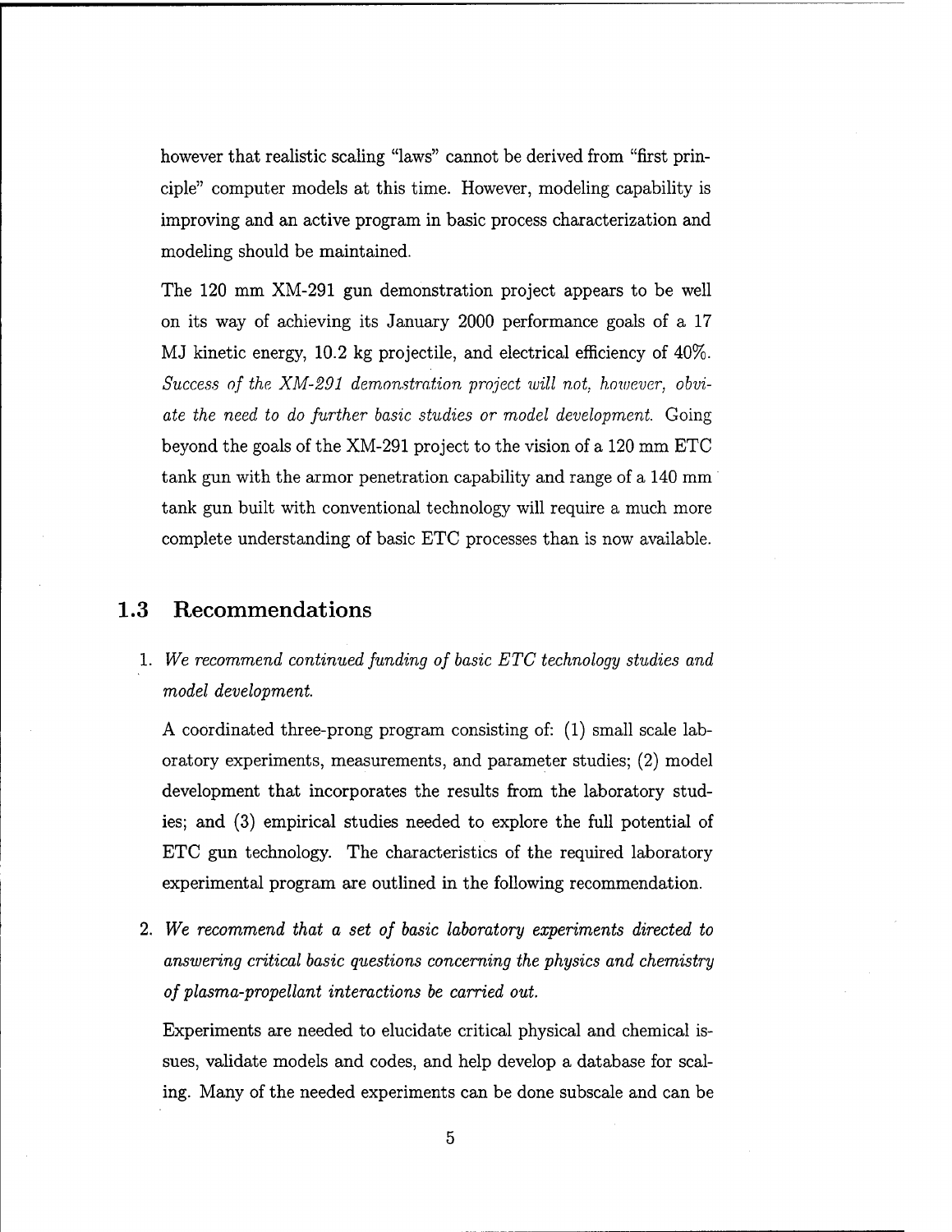designed to explore extreme values of parameters that differentiate distinct physical and chemical mechanisms. A set of detailed suggestions for experimental studies are given in Section 4 of this report.

*3. We recommend that increased attention be given to issues of plasma chemistry and its role in ETC phenomena.* 

The need for such research is dramatized by the substantial but unexplained differences between performance with copper and aluminum electrodes.

*4. Innovative technology research, such as that leading to the FLARE ignitor concept, should be encouraged as part of the ETC program.*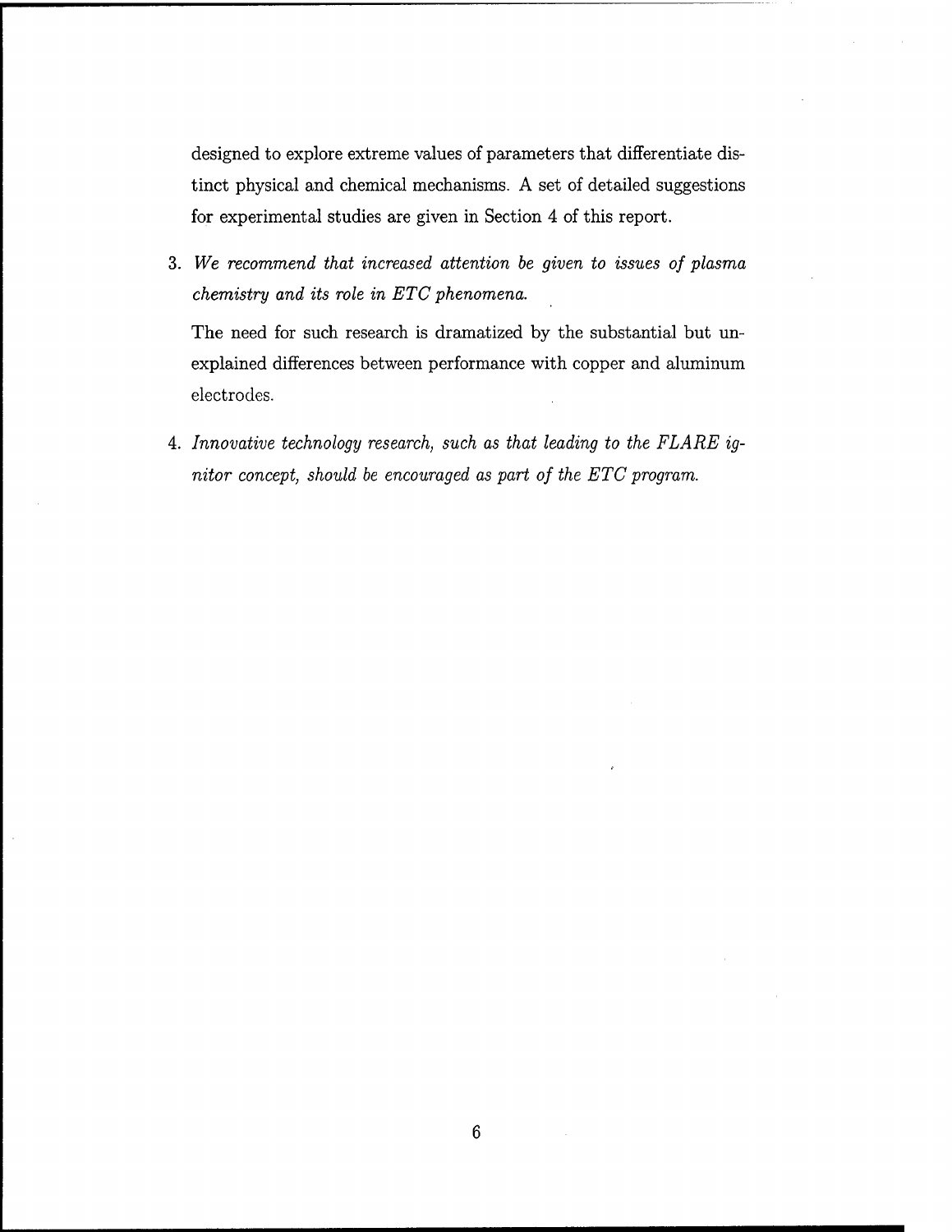## **2 INTRODUCTION**

Electro-thermal chemical (ETC) propellant ignition works; it improves the performance of conventional propellants, particularly reducing the penalty imposed by low ambient temperature, and permits the ignition of advanced high density (and high energy density) propellants. **It** is not understood how and why it works in any detail. Detailed understanding is necessary in order to maximize the benefits of ETC technology. **In** addition, if electro-thermal ignition fails, a more detailed understanding will be necessary in order to remedy the failure.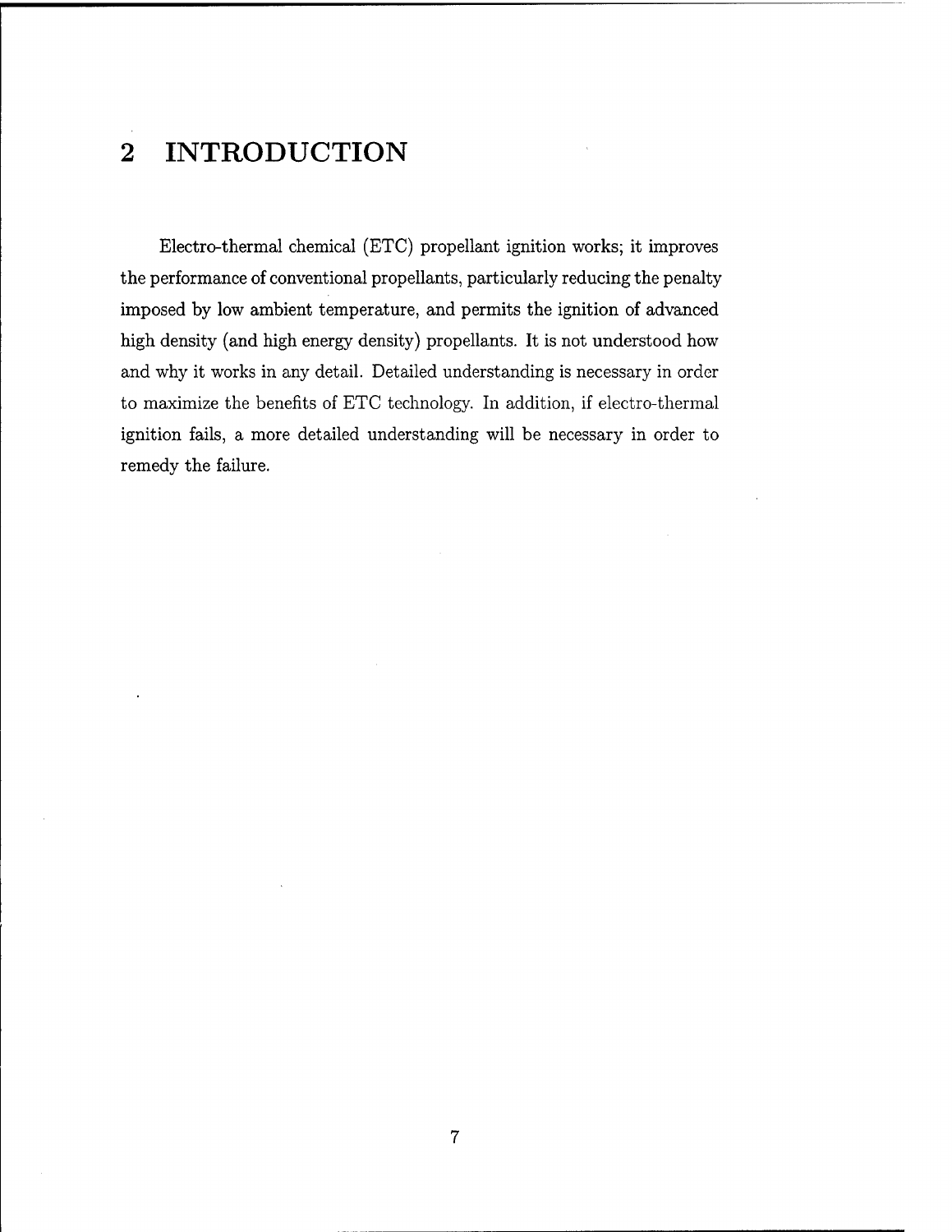### **3 SCIENTIFIC ISSUES**

### **3.1 Two Approaches to Understanding**

There are two different methods of approaching a complex problem like ETC. One is theoretical and computational: determine all the significant physical processes (electric discharge physics, radiation transfer, fluid flow of the air, discharge plasma, and burnt propellant gases, elastic-plastic flow of unburned propellant, burn, turbulent mixing and heat transport, etc.), calculate from first principles or find and calibrate a phenomenological model for each, and finally integrate all these pieces into a two-dimensional (in some cases, three-dimensional) hydrodynamic code. If this is done successfully the resulting code is a powerful tool which can be used to calculate the effects of any changes in the initial conditions and parameters and to optimize system performance.

The second method is empirical, and is the way engineering design of complex systems was generally done before fast computers became available. It is still the method of choice when the microscopic physics of a problem is unknown or incalculable, as, for example, in the strength of materials. The important properties of the system in question (in this problem time history of the propellant pressure) are measured for various values of the controllable parameters. These values are chosen to span regions of parameter space considered promising. Phenomenological models are fitted to the data. Over a limited range between the (necessarily few) measured data the performance is estimated by interpolation; to a limited extent it may be estimated outside these ranges by extrapolation. **In** addition, by doing appropriate experiments it may be possible to determine which physical processes are important, and thereby to develop a simple but useful model of complex processes.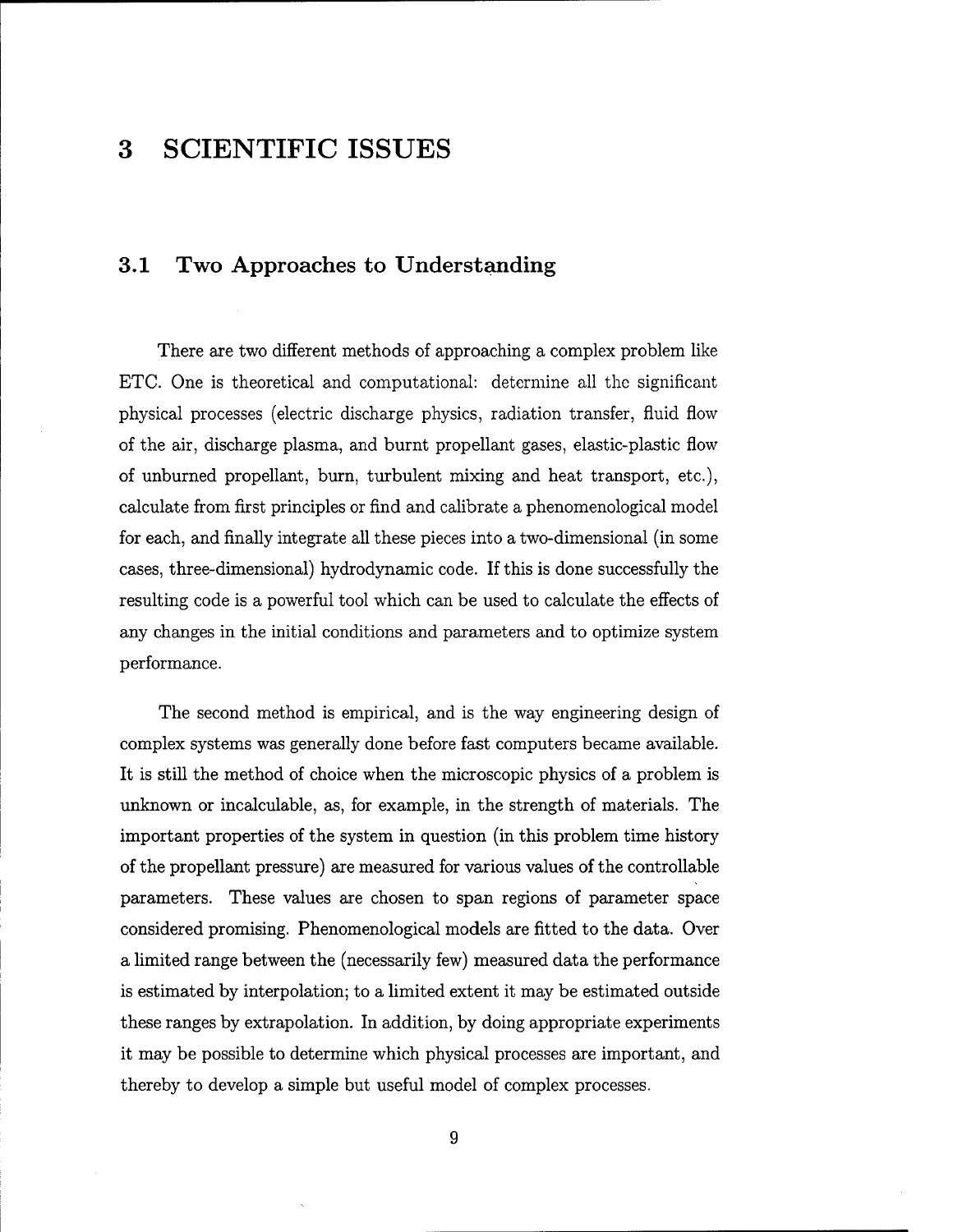In general a combination of these two approaches is followed. For example, an empirical approach may be used to describe the critical physical processes, and a computational code based on this. We feel that in ETC the balance is too heavily skewed in the direction of computation. This is a problem in which experiments, particularly at reduced scale, are comparatively quick and cheap, while the computational problem is very complex and difficult, probably more so than that of nuclear weapons design.

The computational problem contains many components, several of which are either beyond the computational state of the art or are not themselves understood in detail. In each case empirical and phenomenological models are used. As a result, the computational approach is not in fact based on first principles, but is in essence also empirical. This is particularly true when the models are themselves only rough approximations to very complex physics. Perhaps the most extreme example of this is the burn model. A fundamental understanding of combustion, at the level of calculating the abundances of all the important chemical species (mostly free radicals) and the rates of all the important chemical reactions, does not exist for any molecule more complicated than propane. Even in this case roughly 100 species and several times that many reactions must be considered. It is clear that the combustion of actual solid propellant will not be calculated at this level of detail in the forseeable future. A similar resort to phenomenology and empiricism is necessary in such processes as turbulent mixing and heat transport, which are also essential components of the ETC problem.

For these reasons we believe that the apparent understanding provided by large scale "all up" numerical hydrodynamic calculations of interior ballistics may be deceptive. At present even the mechanism of electro-thermal ignition remains uncertain; it could be radiative heat transport, catalysis by free radicals or free charges, particulate abrasion, resistive heating, the overpressure of the discharge plasma, ultraviolet photochemistry, or perhaps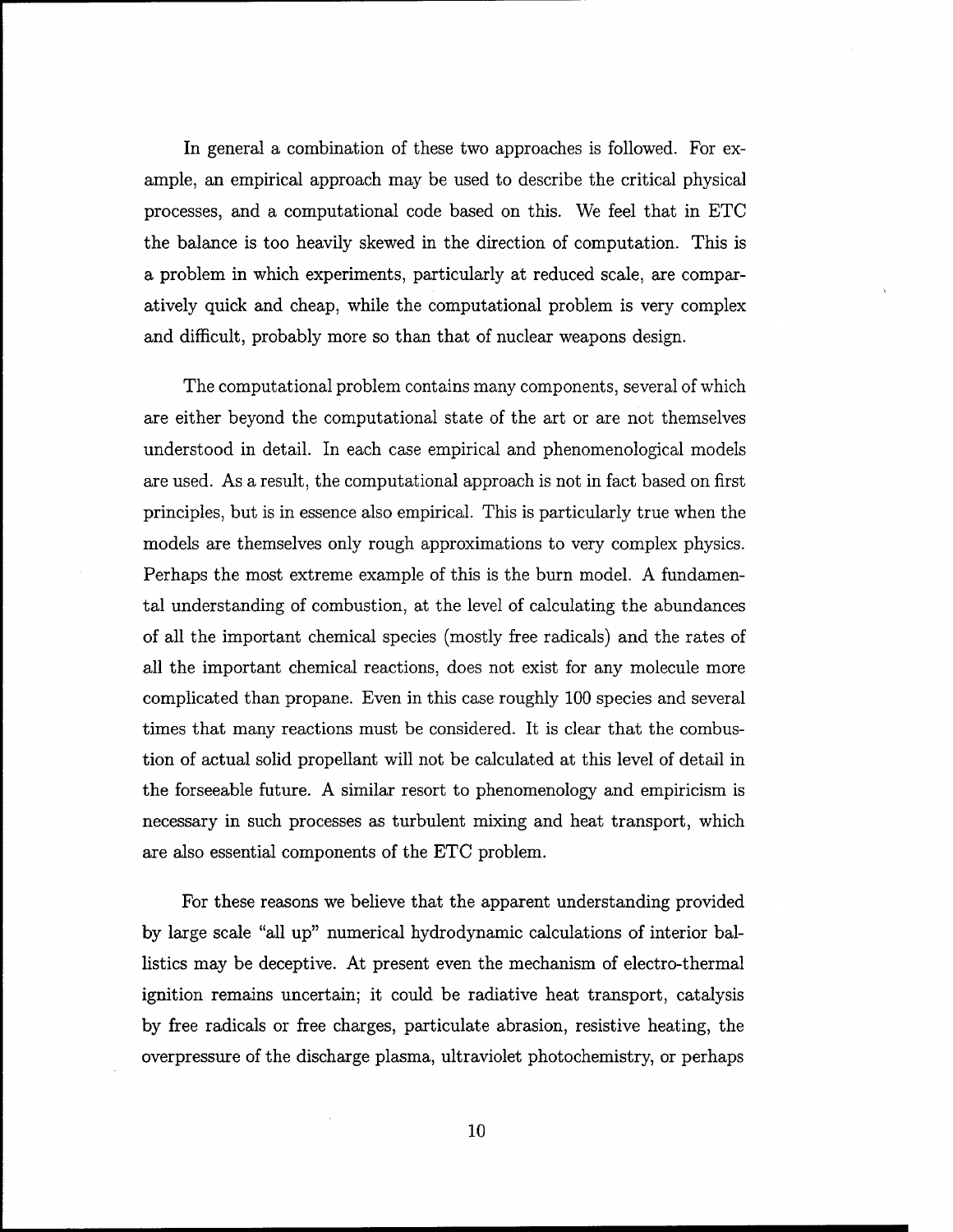something else. Until this question is answered computation can only disguise the uncertainty, and mask the empiricism behind the computation. We suggest that empiricism be embraced openly, at least to determine the fundamental mechanisms of ETC ignition, and perhaps also as a guide to optimizing its performance.

#### **3.2 Plasma Initiation**

#### 3.2.1 **FLARE** (Flashboard Large Area Emitter)

Flashboards were originally developed as low density plasma and UV sources for use in vacuum with microsecond pulses. There, the idea was (and still is) that each short gap between a string of metal (usually Cu) diamonds breaks down, vaporizing and ionizing material both from the conductor and the underlying surface, which was typically PC board, but it could also be a.sheet or tube of plastic. The return conductor is on the opposite side to drive the plasma away from the surface into vacuum.

Flashboards were (and are) often run as several parallel strings in order to provide a large area of plasma and/or UV. Flashboards can be used in planar geometry, or on the inside or outside of tubes. When mounted on tubes, the diamonds can be oriented to have their gaps along the tube axis or azimuthal (or even helical if that were desirable). In high pressure air, the plasma initiation is believed to be (and probably is) the same, but once the current starts flowing, the only way the discharge can move away from the source is to push air out of the way and/or involve the air in the discharge. The discharge geometry is azimuthal when FLARE is used to ignite propellant.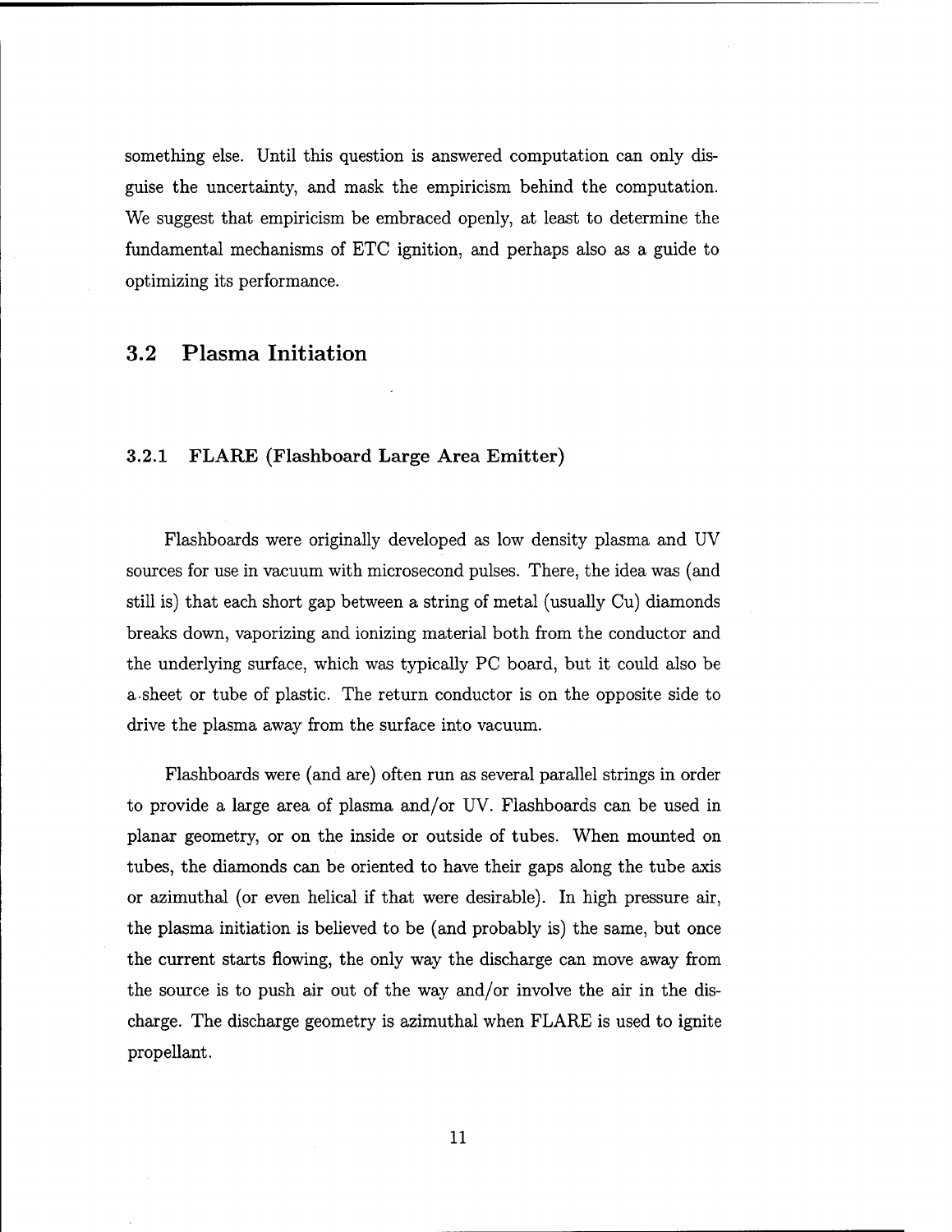In the tests described to us, the propellant is in the form of annular 'cookies' which are described elsewhere in this report, and the FLARE surrounds these cookies at a 1 mm larger radius. The current geometry involves two heavily insulated bus wires, one of which carries the current to one end of each of the azimuthal strings of flashboard diamonds in parallel, and the other of which re-collects the current after it has traveled around each string, thereby ensuring that the discharge will remain azimuthal rather than axial.[l] The hot gas/plasma mix and the radiation from the flashboard as well as the gas/plasma impinge upon the propellant, heating it by radiation, convection and conduction. The energy density delivered by the FLARE to the circumferential area of the plasma and heated gases will also flow down between the cookies and pre-heat those surfaces as well, probably mostly by convection from the high pressure gas/plasma pushing the atmospheric pressure ambient air ahead of it. The energy flux of plasma and radiation into those gaps is likely to be dwarfed by the chemically-driven energy coming from the circumferential region of the cookies as soon as it is ignited by the plasma. [1] Rex Richardson, personal communication, July, 1998.

#### 3.2.2 **TCPI** (Triple Coaxial Plasma Igniter)

A coaxial plasma igniter consist of a center conductor surrounded by an insulator (like a coaxial cable with the outer jacket and braid stripped off) on which are 4 strips of Al foil. This combination is contained within an insulating tube (about 1.6 cm in diameter) which is perforated with small holes in an array that has about a 2 cm center-to-center distance all around it. The current flow from the external pulse-forming network passes up through the center conductor (not worrying about which end is the anode or the cathode) and back down through Al foil strips, exploding them into a vapor and then breaking them down into a plasma. The plasma escapes through the holes and impinges upon the surrounding propellant. The TCPI involves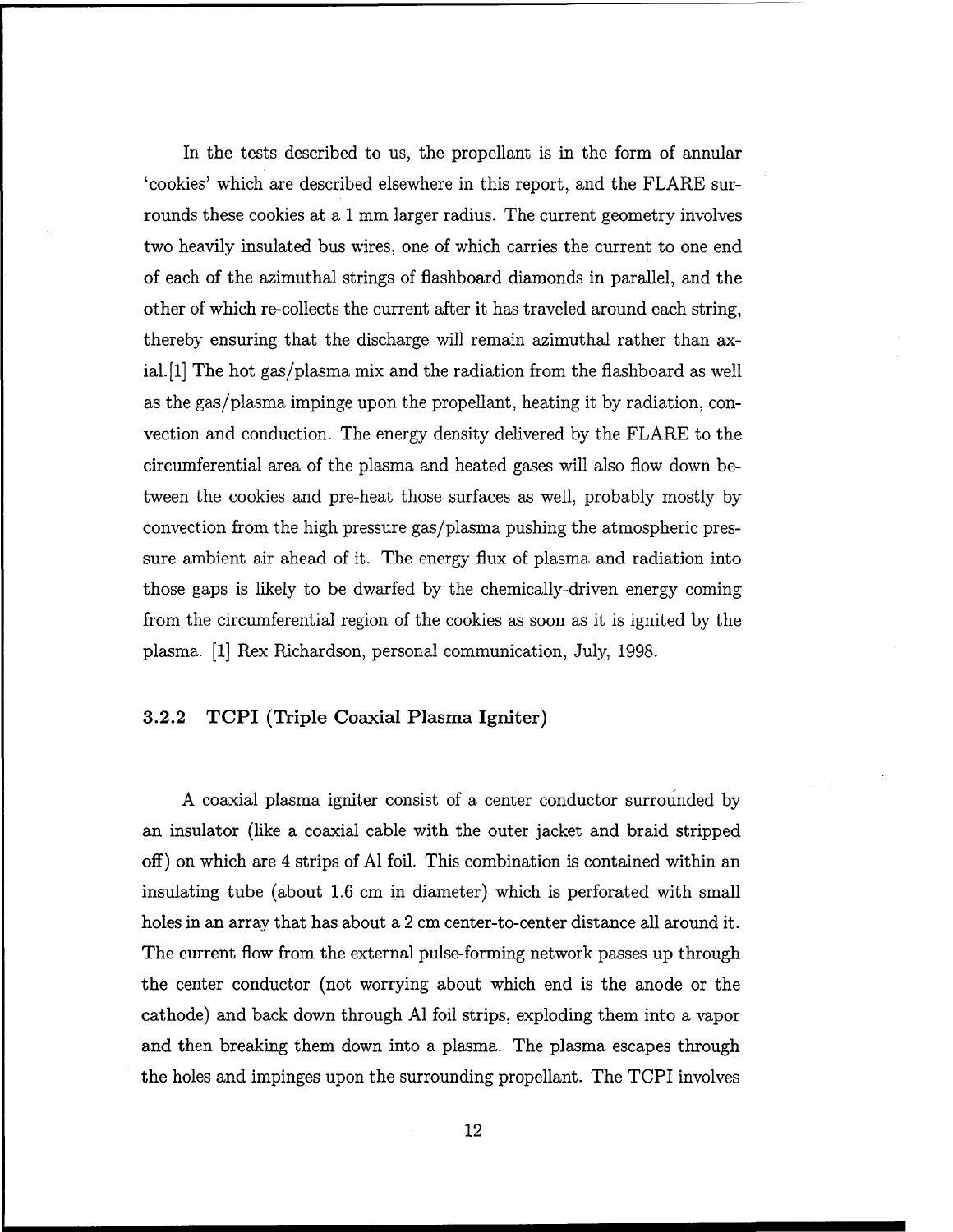three such sources such that they fit around the projectile tail in between the fins.

The TCPI design is no longer being used because it has several disadvantages relative to FLARE, including the following: it was not as easy to arrange to have a higher packing fraction of propellant; it does not deliver its energy as fully to the surrounding propellant; and it evidently damaged the projectile fins.

#### **3.3 Radiative Heating**

One possible mechanism of ETC ignition is heating of the propellant by visible and near-UV radiation from the hot plasma. A number of estimates of the energy delivered by FLARE are available. The relevant energy is that in the near-UV, for which the absorption length in propellant has been estimated to be  $30\mu$  (but dependent on wavelength).

- 1. 10% of a 10,000°K black body for 1 ms. This delivers  $6 \times 10^7 \text{ erg/cm}^2$ , or  $2 \times 10^{10}$  erg/cm<sup>3</sup> to the surface layers. The resulting estimated temperature rise  $\Delta T$  is between 1,000°K and 2,000°K, which heats the propellant to much more than the 400°C estimated ignition temperature.
- 2. In one experiment 50% of the stored energy of a 75 kJ capacitor bank was radiated, half of it in the near-UV. These 20 kJ were delivered into roughly  $300 \text{ cm}^2$  (a 15 cm length of cylinder 60 mm in diameter). The resulting deposition of  $7 \times 10^8 \text{ erg/cm}^2$ , or  $2 \times 10^{11} \text{ erg/cm}^3$  in the surface layers, raises the temperature by  $\Delta T$  estimated to be between  $10,000\textdegree K$  and  $20,000\textdegree K$ , many times the amount required for ignition.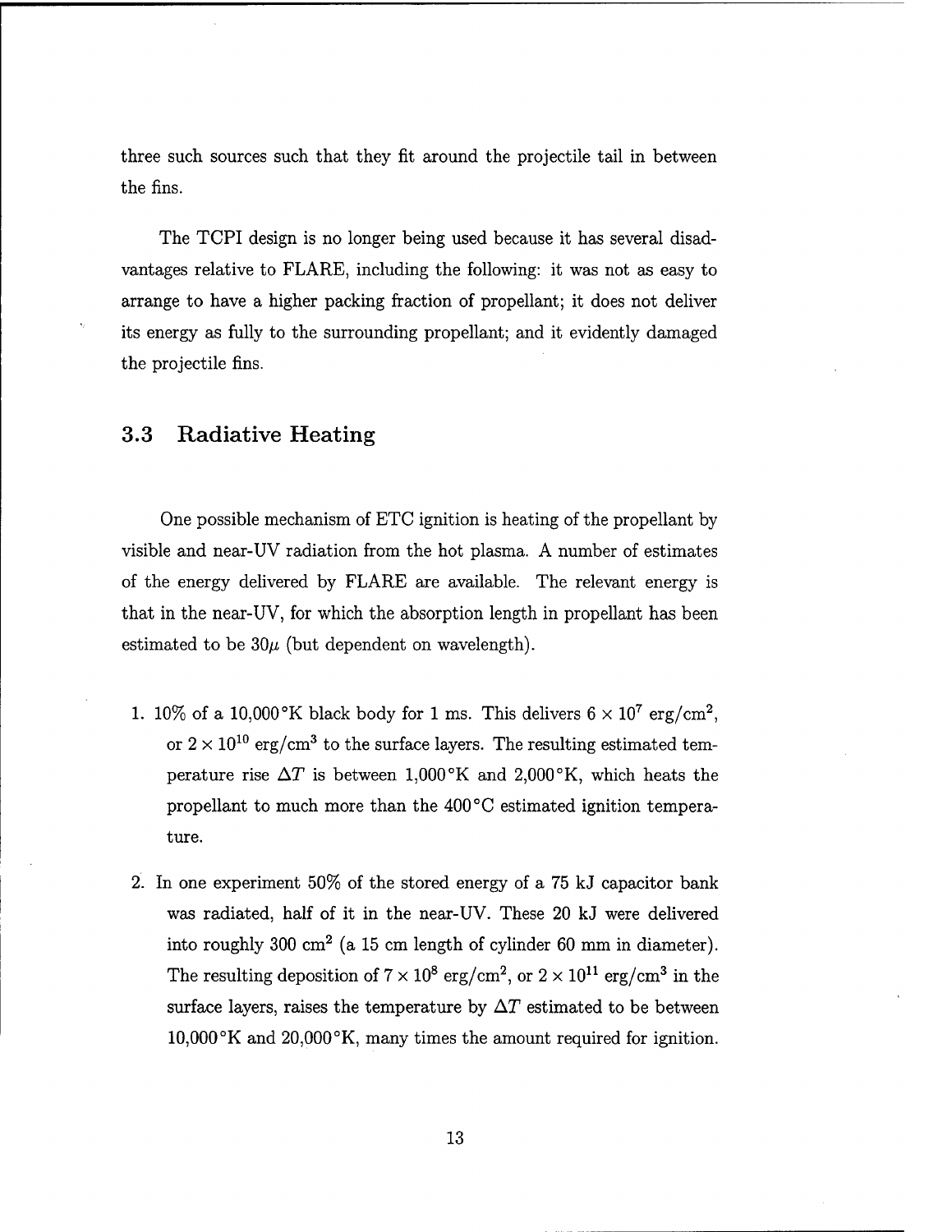3. In one experiment a power of 40 MW was radiated for 0.2 ms into 400  $\text{cm}^2$ . The energy radiated is 8 kJ, and the energy per unit area is  $2 \times 10^8$  erg/cm<sup>2</sup>, or  $7 \times 10^{10}$  erg/cm<sup>3</sup> into the surface absorption layer. The estimated temperature rise  $\Delta T$  is roughly 5,000°K, again ample for ignition.

The thermal diffusivity *D* of propellant is the ratio of its thermal conductivity to its volumetric heat capacity. Adopting plausible estimates of 0.1  $W/m^oK$  for the conductivity and 1.3 J/cm<sup>3</sup><sup>o</sup>K for the heat capacity leads to  $D \approx 10^{-3}$  cm<sup>2</sup>/s. In  $t = 1$  ms the thermal diffusion length  $\Delta x = (Dt)^{1/2} \approx$  $10 \,\mu\mathrm{m}$ . This is smaller than the estimated radiative absorption length, so that thermal conduction has little effect on the temperature distribution in the propellant. Thermal conduction would need be considered only if the absorption length were less than  $\Delta x$ , in which case it would be a fair approximation to assume the absorbed energy to be spread over the thickness  $\Delta x$ , as if that were the absorption length.

These three estimates show that radiative heating by the plasma source is sufficient to ignite the propellant where it is exposed to that radiation. In reaching this conclusion it was essential that a significant part of the radiated energy be emitted in a region of the spectrum (near-UV) in which the propellant is opaque, absorbing the radiated energy in a thickness of 30  $\mu$ m. If the absorption were ten times less (an absorption length of 300  $\mu$ m) ignition might be uncertain. It is thus seen that the fit of the spectral distribution of the radiation to the frequency-dependent absorption coefficient of the propellant is essential to ignition.

The experimenter has some control over both these variables. The emission spectrum of the plasma may be controlled by choosing the elements (in electrode, gas and propellant) from which the plasma is made. The gas density affects the plasma temperature by controlling the amount of cold gas with which the electric discharge plasma mixes. The absorption of the pro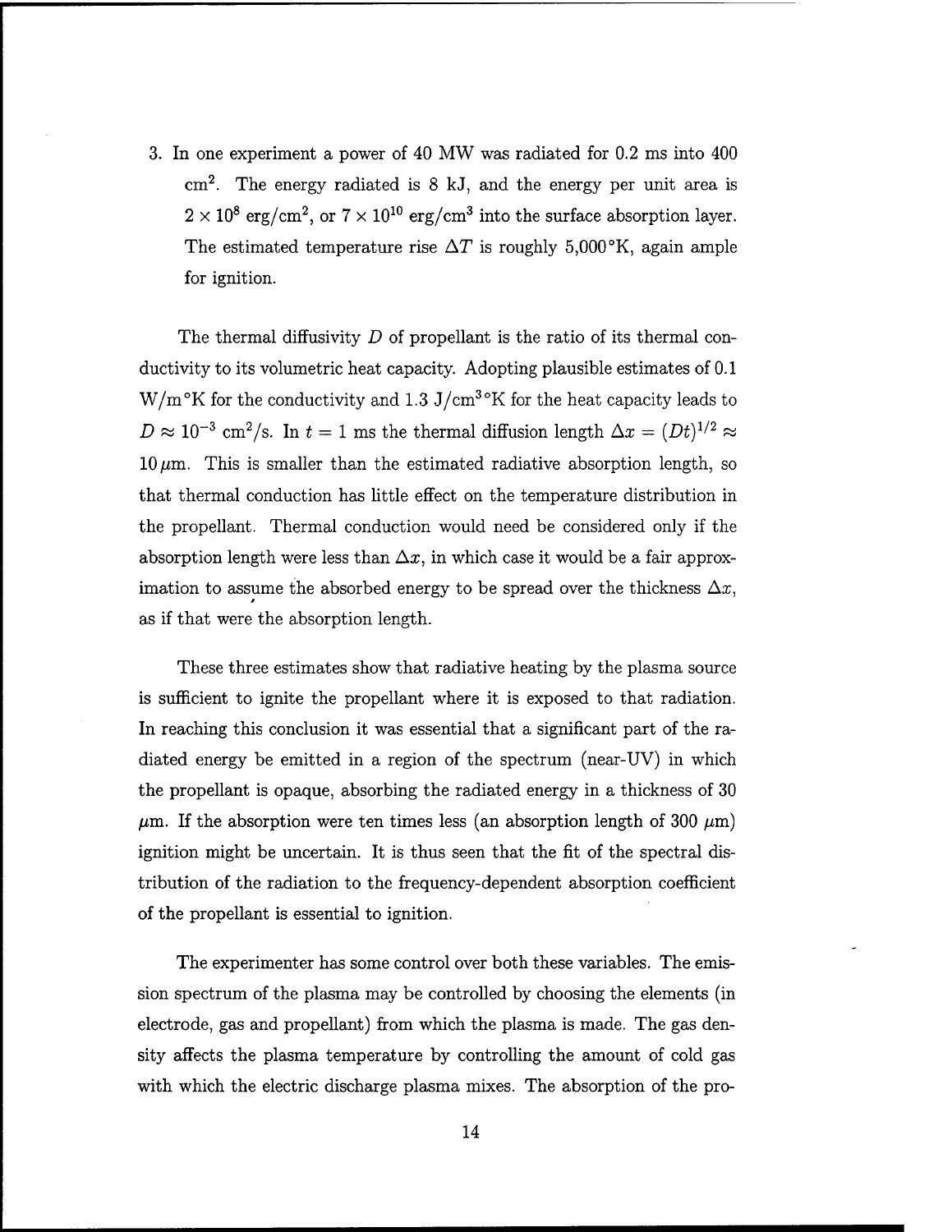pellant may be altered, or at least increased, by varying its composition. Although the freedom to do this is limited by the need for the propellant to burn properly, it is probably feasible to increase its opacity, if that is required, by adding small quantities of opaque substances such as carbon black.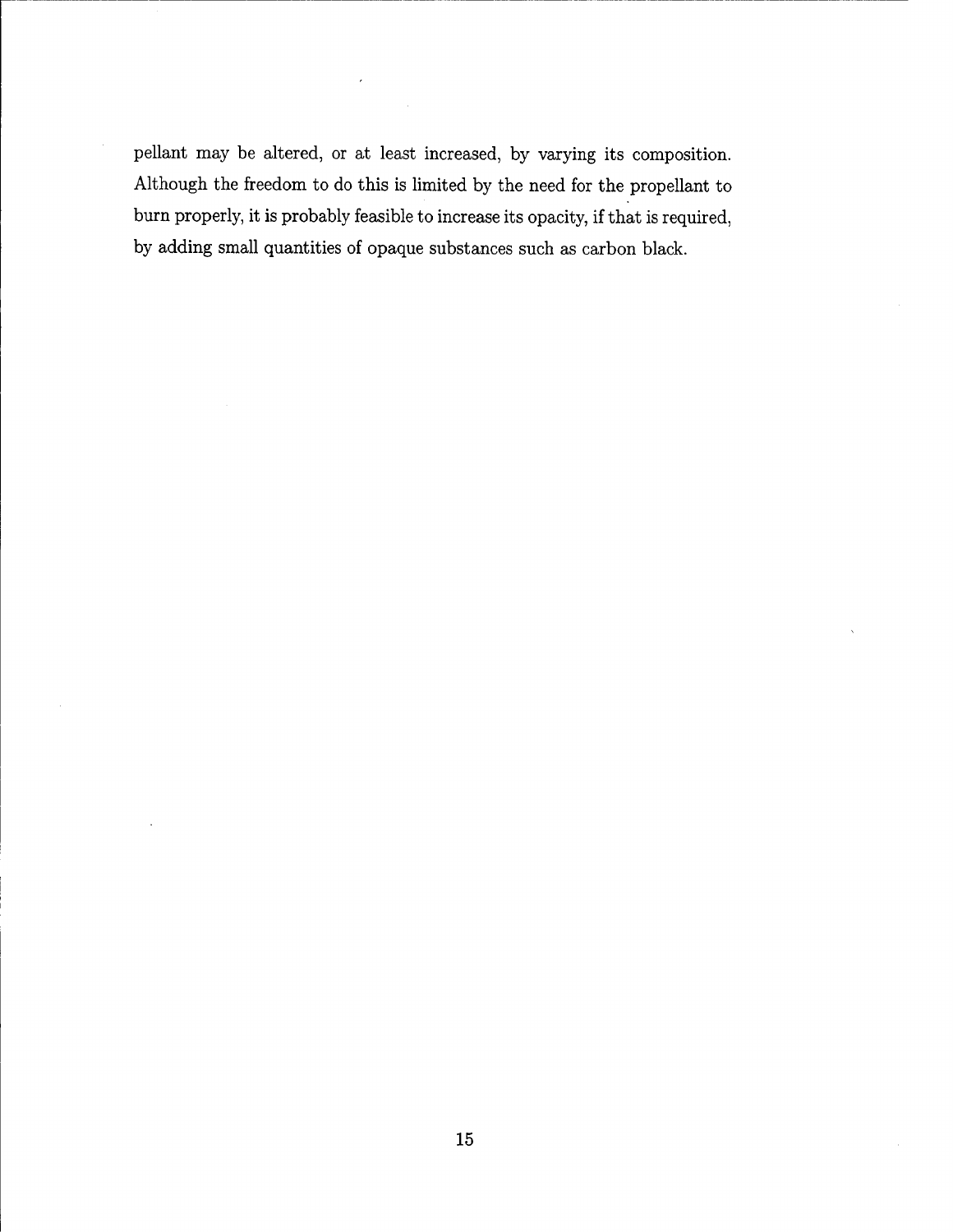## **4 RECOMMENDED EXPERIMENTS**

We suggest an experimental program to determine the dominant physical processes in ETC ignition and also experimental studies to explore further improvements to the plasma ignition devices.

#### **4.1 Fundamental Experiments**

Because these are fundamental experiments, rather than development tests for a final design, they may be performed at reduced scale. A basic program would include the following experiments:

- 1. Reduce the air pressure in and around the propellant. In a series of experiments values of pressure may be chosen ranging from near-vacuum to atmospheric. Reducing air pressure reduces the cooling of discharge plasma by mixing and facilitates the flow of plasma between the propellant layers, but reduces the Reynolds number of that flow. It changes the radiative properties of the hot gas.
- 2. Replace air by other gases, including noble gases and halogenated hydrocarbons. These substitutions change the radiative properties of the gas (for example, helium hardly radiates at all at temperatures  $< 30,000^{\circ}$  K). Halogenated hydrocarbons tend to seize and inactivate free electrons and free radicals (hence the use of freon and carbon tetrachloride in fire extinguishers). These substitutions will permit tests of the hypotheses that radiative energy transfer, free electrons and free radicals are required for ETC ignition.
- 3. Substitute other metals for copper in the electrodes. These will change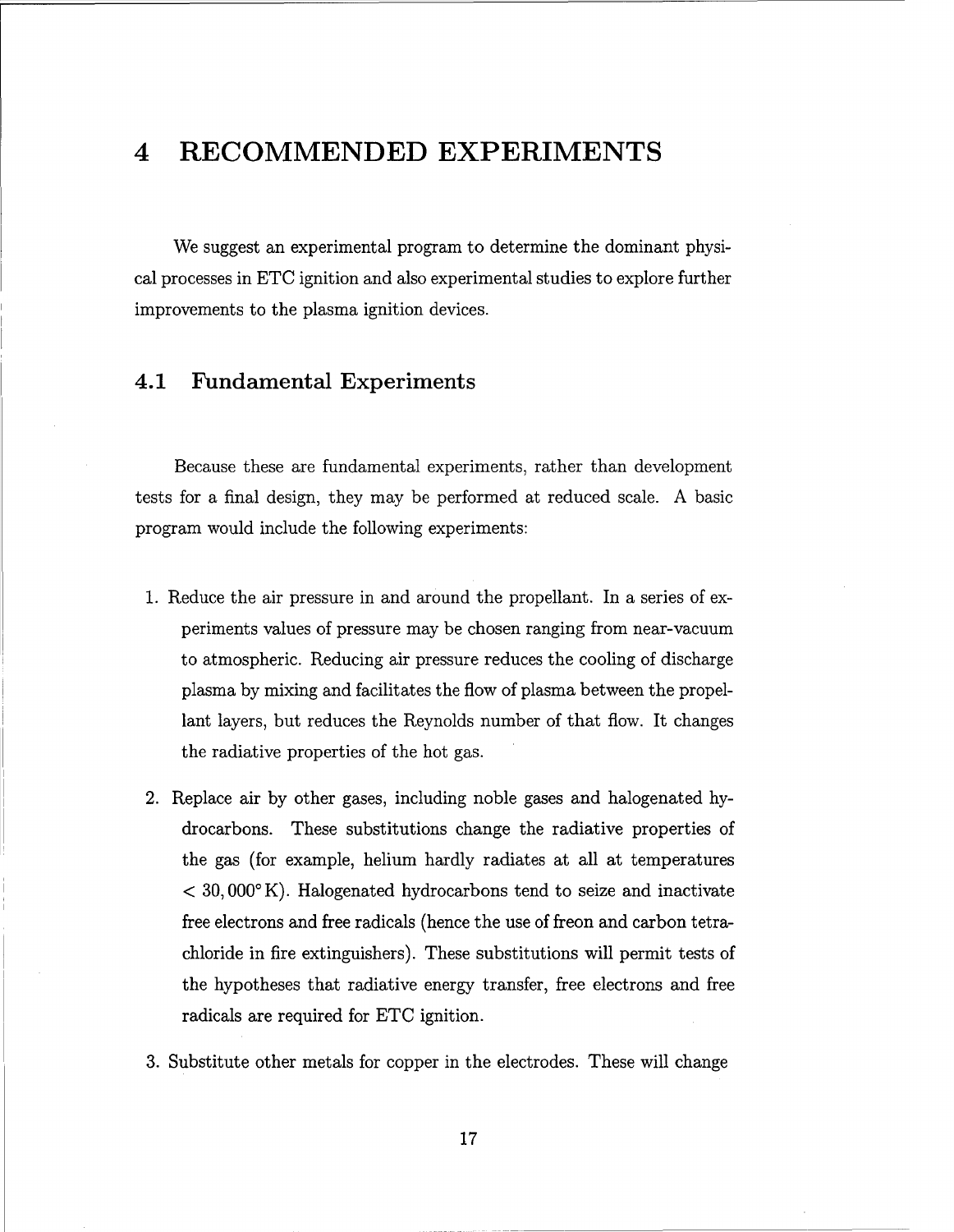the ionization state and radiative properties of the plasma, testing the effects of radiative heating and ionic catalysis.

- 4. Roughen the surfaces of the propellant discs. This will assist the onset of turbulence in the gas flow between these layers (we roughly estimated Reynolds numbers in the range  $10^3 - 10^4$ , a range in which this onset depends on surface roughness), and will test the hypothesis that turbulent heat transport is involved in ETC ignition.
- 5. Place the return current electrode (in a FLARE design) along the axis of the propellant, and provide for current paths to it by vapor-depositing thin conducting layers on the surfaces of the propellant discs or providing thin radial wires. This will make the discharge flow radially between the discs, rather than at their periphery, and may accelerate ignition. By striking the discharge between the discs it will provide increased radiative heating and turbulent heat transport to the discs, without requiring the plasma to flow between them from the FLARE electrode at the periphery of the shell. This experiment does not test any specific physical process, but does investigate an alternative design.

The above experiments are selected to further understanding of ETC ignition. Some may also give results that suggest ways to improve performance, and, if so, the insights should be incorporated into the ETC program.

#### **4.2 Optimization of FLARE Igniters**

While an impressive amount of work has already been done in developing the FLARE ignition devices and they may be more than adequate for the XM-291 demonstration project, it is unlikely that FLARE has reached anything near an optimal design. The following remarks explore some possible directions of improvement.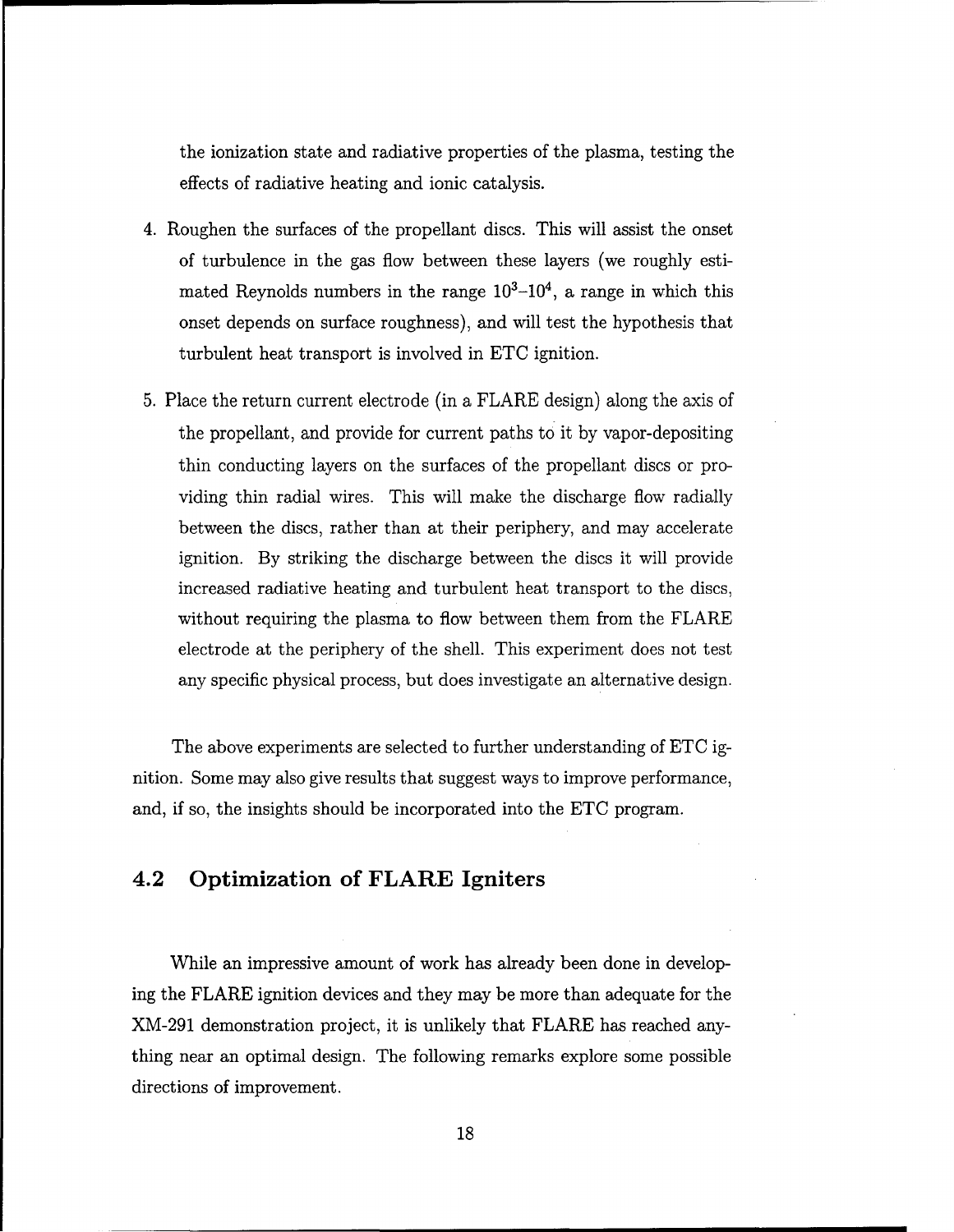First, it is useful to discuss the ways plasmas can be contributing to the ignition of the propellant in more depth than simply saying the words radiation, convection and conduction.

Plasmas can affect propellant chemistry by:

- radiation heating as well as photochemical effects
- delivering mechanical energy and heat directly
- stirring up the burning propellant gases by driving gas flow
- providing increased pressure early in the chemical discharge
- charged particle effects.

Plasma radiation from partially ionized plasmas can deliver heat to the surface of a solid via UV radiation. The absorption length is 0.01-0.1 mm for UV radiation, making this energy delivery mechanism ideal for propellant ignition. Any low temperature plasma with species like Cu and the constituents of air will be a copious emitter of radiation. However, to maximize UV emission: (1) Cu may not be the best electrode material, (2) one atmosphere is unlikely to be the optimum gas pressure, given the bank energy available, and (3) air may not be the best gas mixture. For example, an alloy such as brass may provide more lines in the UV (as well as the visible), and a lower pressure (e.g.  $= 0.1$  atm) may enable UV lines of nitrogen and oxygen to be excited. Perhaps an argon backfill to pressures like 0.01-0.1 atmospheres, for example, would be good to try. Clearly such tests could and should be done with just the current FLARE before trying it even with subscale rounds, although the geometry should be the same as was used for the previous radiation measurements for ease of comparison.

Once the vapor has ignited and chemical burn begins, the energy density delivered by the chemical reactions to the solid surface ought to greatly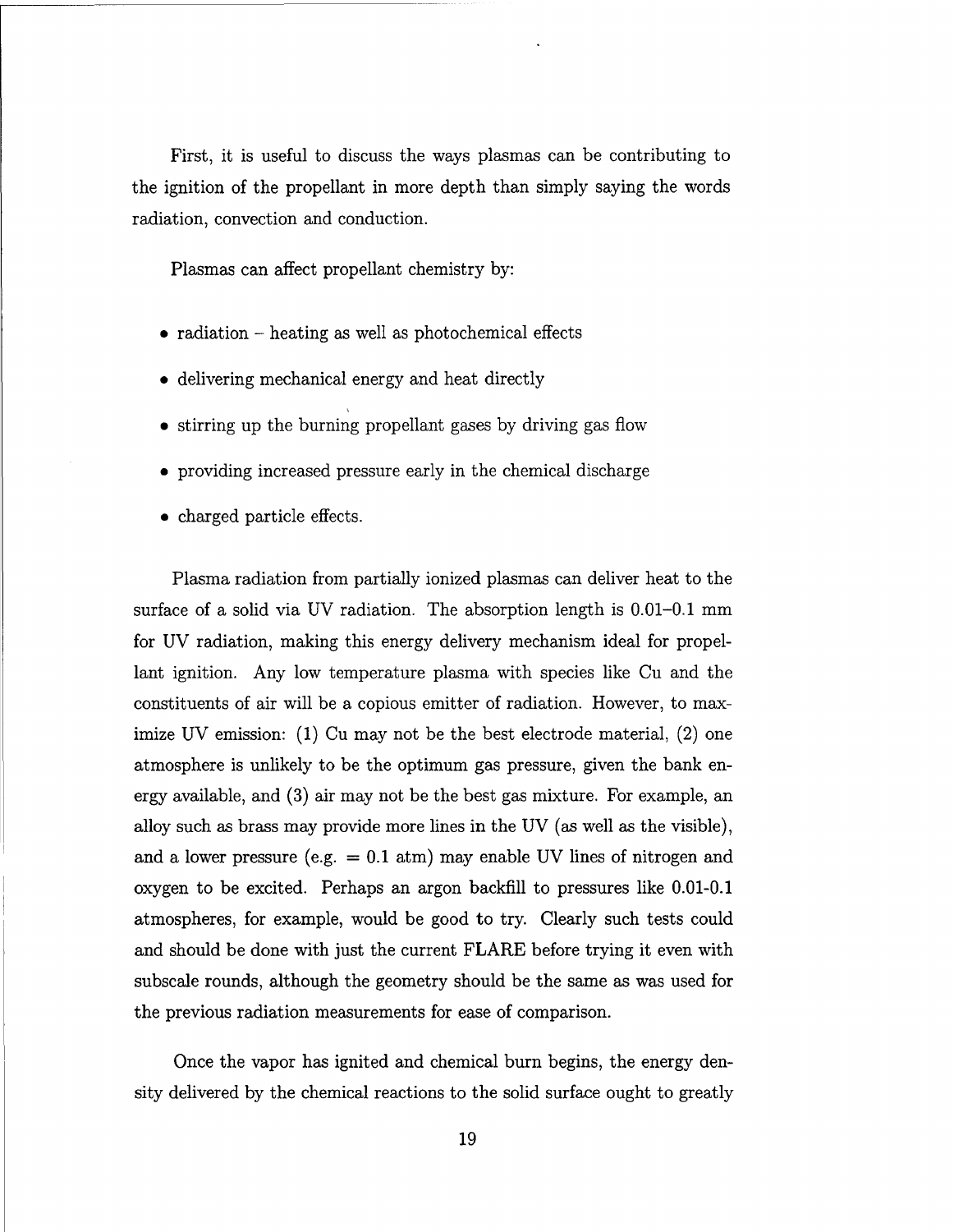exceed the UV energy density, assuming that the UV isn't absorbed in the burning gases before it gets to the solid surface. Thus, gas mixing induced by plasma jetting and/or turbulent flow ought to be more important than UV after initiation. However, the UV could still contribute to increasing the propellant burn rate by breaking chemical bonds (e.g. in oxygen molecules) and creating radicals in the vapor or at the surface. Visible emission is also plentiful, but the absorption length is a few mm, which implies a much lower energy density. This wavelength range can break  $\sim 1.5 - 2.5$  eV bonds, and so it may create radical species that enables the propellant to burn faster. However, it may merely serve to pre-heat the propellant so that its burn rate becomes independent of its initial temperature. Kevin White [2] showed a figure for JA2 propellant grains that has not actually burned has nevertheless had been physically modified to a depth of 4-5 mm. Perhaps this arises from visible emission. The same thoughts concerning optimizing the total radiation output of the plasma-FLARE conductor combination come up here as came up in the discussion of UV.

Energy can also be delivered to the propellant surface by the plasma by convection and/or conduction. Both will serve to raise the temperature at and near the surface, contributing to the propellant vaporization and ignition along with the UV. Although the UV reaches the surface effectively instantly, on a 1 ms time scale, especially from a distributed source like  $FLARE$ , the plasma itself can also reach the surface if its pressure is high enough to push the ambient air ahead of it. (It would be interesting to see what would happen if the ambient air density were lowered in order of magnitude steps.)

Because there can be substantial jetting of plasma toward the propellant surface in some plasma sources, including at early time from FLARE, it is possible that turbulent flow is induced in the reacting gas cloud that is moving away from the propellant towards the source, and even between the "cookies". This may enhance heat flow from the hot gases to the surface,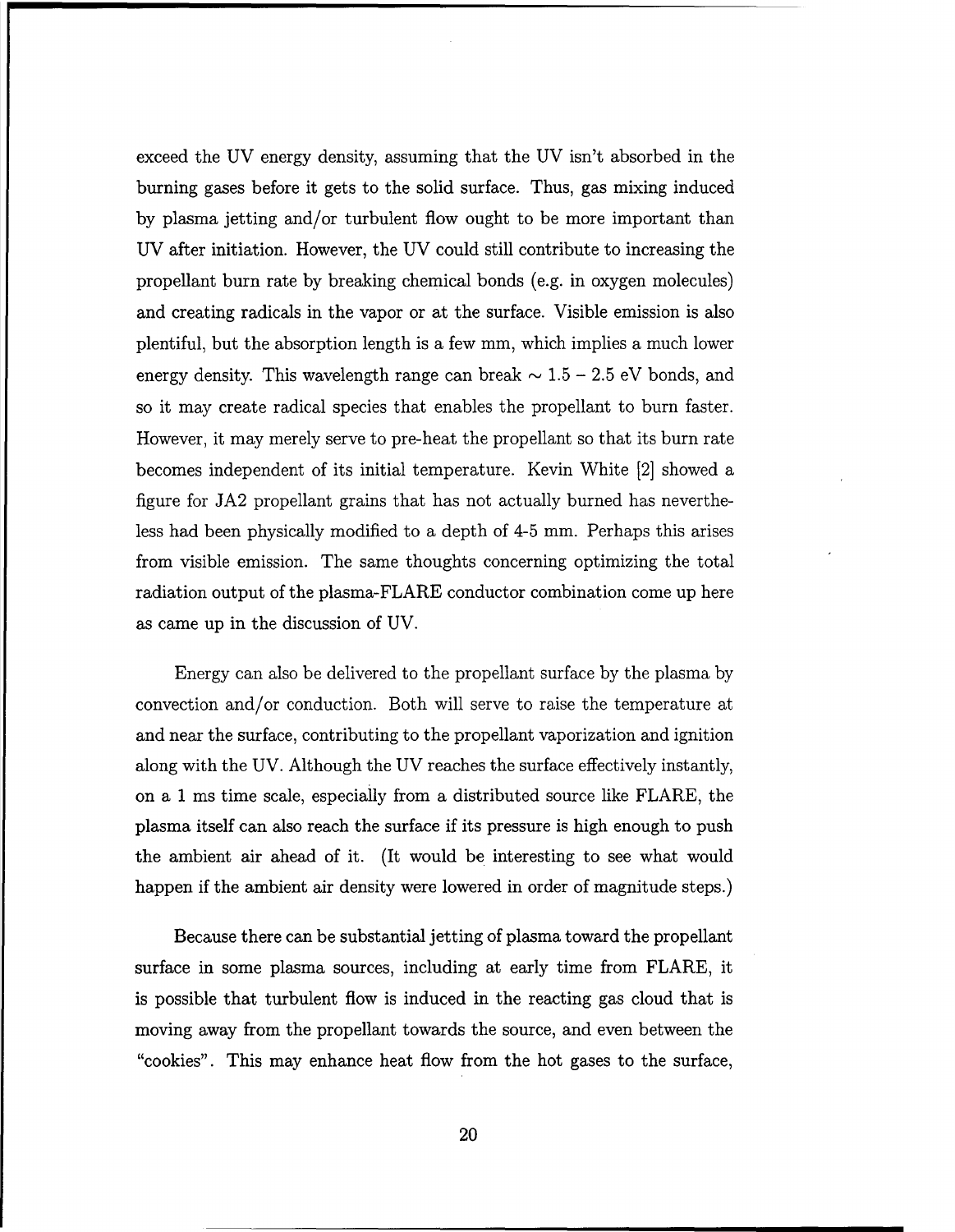as well as mixing the vapor from the various grains in the propellant more thoroughly as they vaporize. This suggests roughening surfaces, especially between cookies, changing the gas pressure, etc.

If the plasma densities and temperatures are as high as estimated, the plasma could provide a significant back-pressure on the reacting vapor early on, possibly increasing the initial burn rate by increasing the density in the vapor cloud. The peak plasma pressure on p. 111 in the JANNAF report [3] is certainly significant (over 100 atmospheres). The geometry makes it look like the high peak pressure may be kinetic pressure, not static pressure, so that jetting may still be the more important effect. Finally, consider the possible effects on propellant burn of the charged particle species in the plasma because they are charged particles. Thus, we are not referring to the fact that they carry current, enabling energy transfer from the capacitor bank to the plasma, or the fact that  $j \times B$  forces in the plasma may push plasma into the propellant or cause turbulence and improve mixing of hot gases, or any of the other effects already discussed. The main point here is that we expect the plasma to be weakly ionized. One atmosphere of air (about  $10^5$  Pa) equates to a gas density of about  $2.7 \times 10^{19} / \text{cm}^3$  at standard conditions, and is mostly diatomic molecules. Vaporized propellant close to the solid propellant surface is going to be higher density than this. Because oxygen and nitrogen molecule dissociation energies are only a few eV, in a ms discharge at 1-2 eV, these molecules are probably fully dissociated. We have obtained some calculations of the various species present in Cu and Al discharges at various temperatures near  $1 \text{ eV}$ , in equilibrium, assuming equal mole fractions of Cu or Al and gas atoms initially. Those calculations show a high level of dissociation and an electron density of 10-20% of the initial neutral density. Since we have a pulsed, dynamic plasma at  $1 \text{ eV}$  in contact with surfaces 1 mm apart in high pressure gas, the ionization fraction could well be considerably less than this amount. The reason is that at low temperature, the plasma requires  $\sim 100$  eV per electron-ion pair generated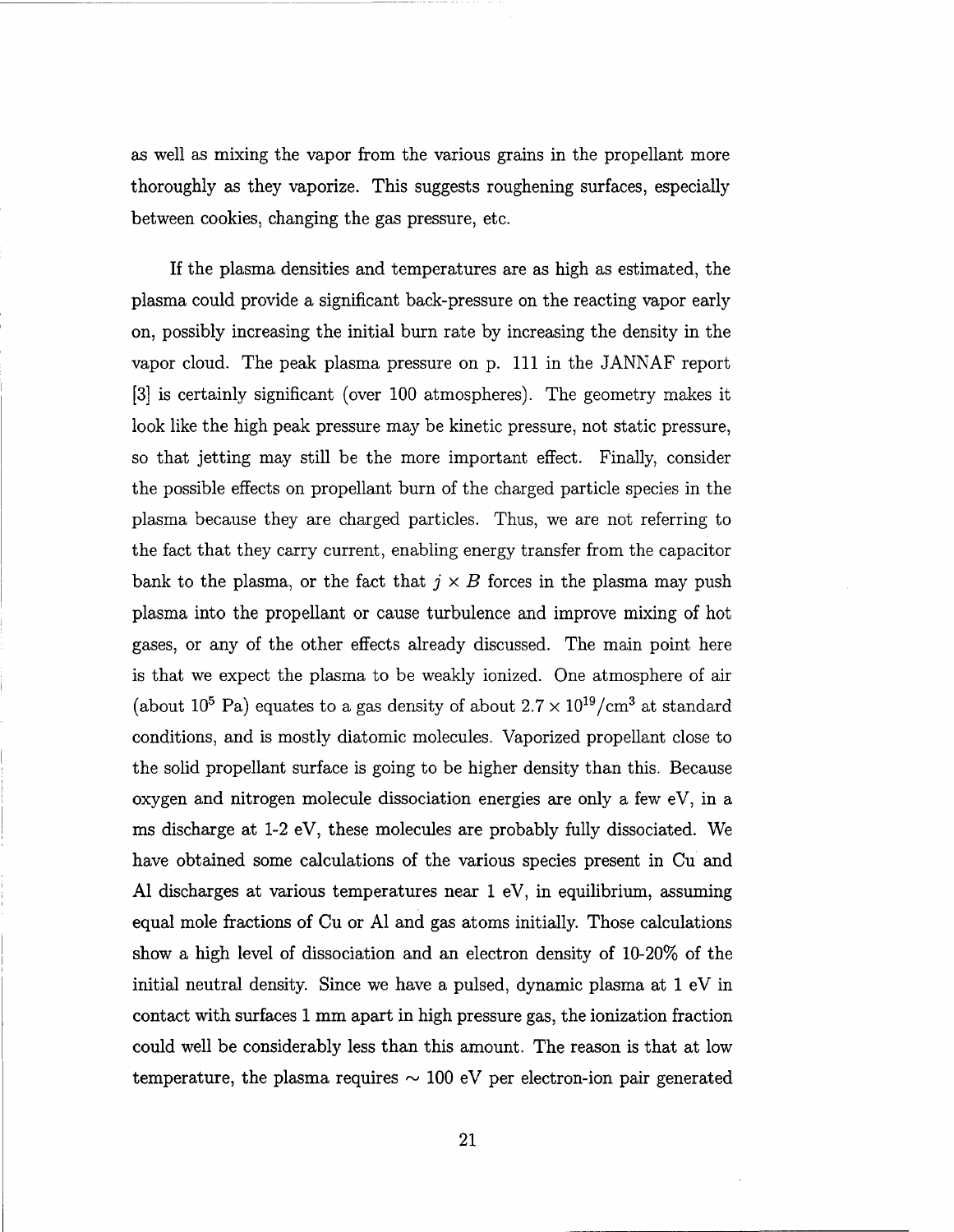[4] (because there is so much radiative energy loss relative to energy that goes into ionization). Therefore, only if the input power can balance the plasma loss processes and maintain the species balance, and specifically the ionization, can the equilibrium conditions be maintained and the electron density be as high as 10-20%. A proper calculation of this balance is beyond the scope of the present discussion (and of the state-of-the-art of present modeling capabilities).

Assuming the fractional ionization is relatively low, there simply will not be enough charged particles to induce much chemistry compared with the number of 0 radicals, UV photons, etc. Therefore, the effects of having electrons, positive ions and negative ions around is likely to be relatively small as a direct effect. [4] See, for example, M.A. Lieberman and A.J. Lichtenberg, *Principles of Plasma Discharges and Materials Processing* (Wiley, New York, 1994), p. 81.

The gaps between the cookies are purposely made narrow in order to maximize the propellant packing fraction. Therefore, it could be beneficial especially for harder-to-ignite propellants to actively generate plasma in between the cookies. This could be done by running a return current path back up the center (perhaps using the part of the projectile that passes through the middle of the propellant) and depositing thin film stripes of Al on the faces of the cookies. In that case, once the circumferential plasma has formed and moved into the surface of the cookies, could flow through the Al stripes to the center, and form some highly radiating Al plasma between the cookies.

Another possible variation to test is motivated by a Rex Richardson comment [1] that the Cu seems to be eaten away by the discharge faster than is expected from Ohmic heating. This could be either good or bad, depending upon whether the vaporized Cu participates in the discharge and contributes to the UV radiation, plasma flow, etc., or forces the discharge out of the Cu and into the gas, which may not be so good if radiation is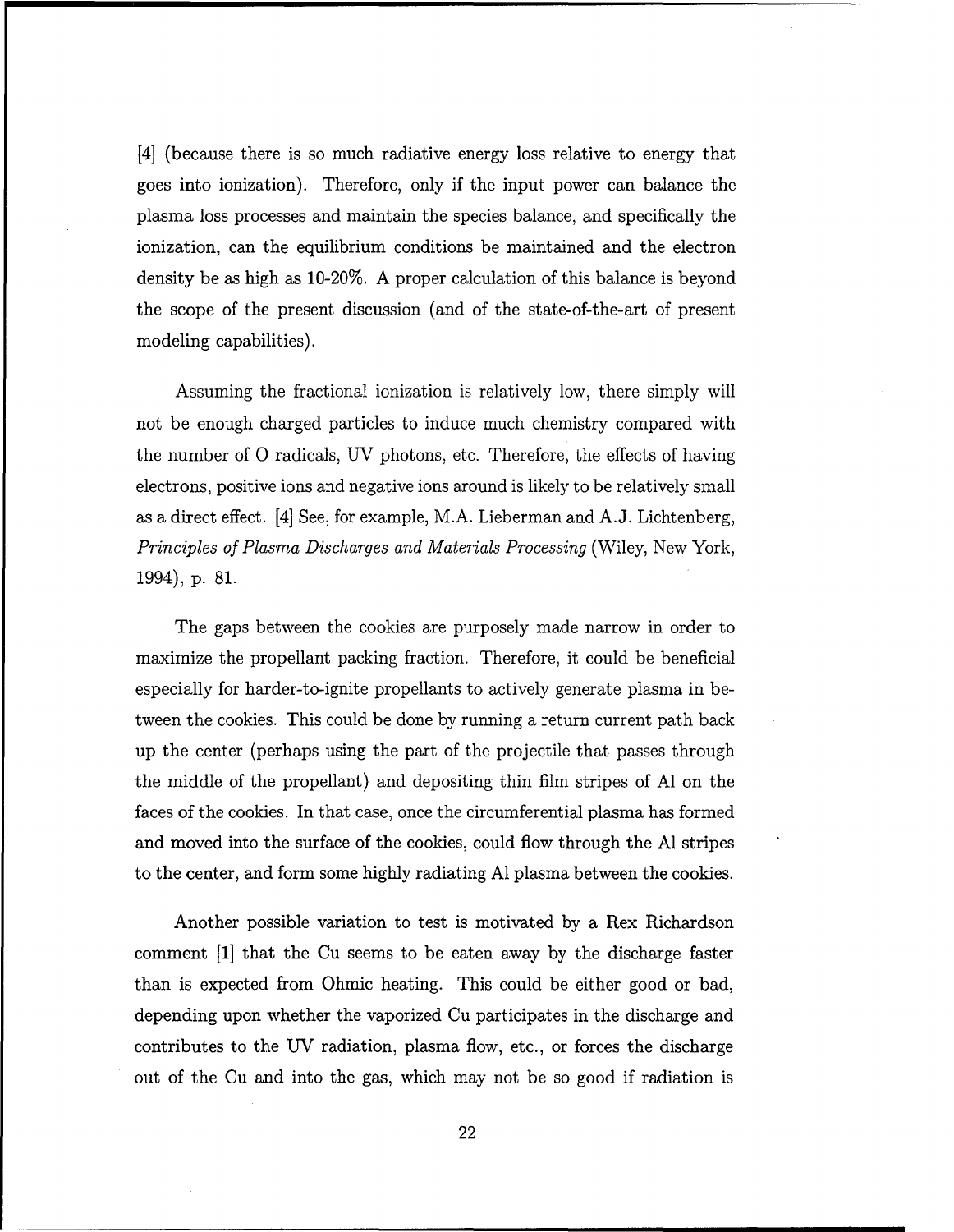important. Testing a material like Al as the conductor should make a major difference both because it vaporizes at lower temperature and because (at least in the exploding wire experiments at Cornell University) it expands considerably faster than Cu, and should break down more easily and form a larger volume of metal-ion-containing plasma. It is not obvious whether this will turn out to be better or worse for igniting a propellant. However, if laboratory experiments with proper instrumentation are done in advance so that it is known how the FLARE characteristics are actually changed, the experiments with propellant may tell us what the important discharge factors are for optimizing projectile performance.

We suggest running a return current path back up the center and depositing thin film stripes of Al on the faces of the cookies. In that case, once the plasma has reached the outer circumference, current could flow through the Al strips to the center, and form some highly radiating plasma between the cookies from the AL This should be tested.

An important point illustrated by these suggestions is that it will be very difficult to improve tank cannon performance by starting from first principles for many, many years. Therefore, empiricism guided by hypotheses and the results of small scale laboratory experiments, is more likely to lead to scaling improved tank cannon and artillery shell performance in the next several years than trying to carry out very difficult computer modeling of as yet poorly understood processes. In fact, such an empirical approach is a good way to help modelers determine the important physics and chemistry that needs to be included in their codes.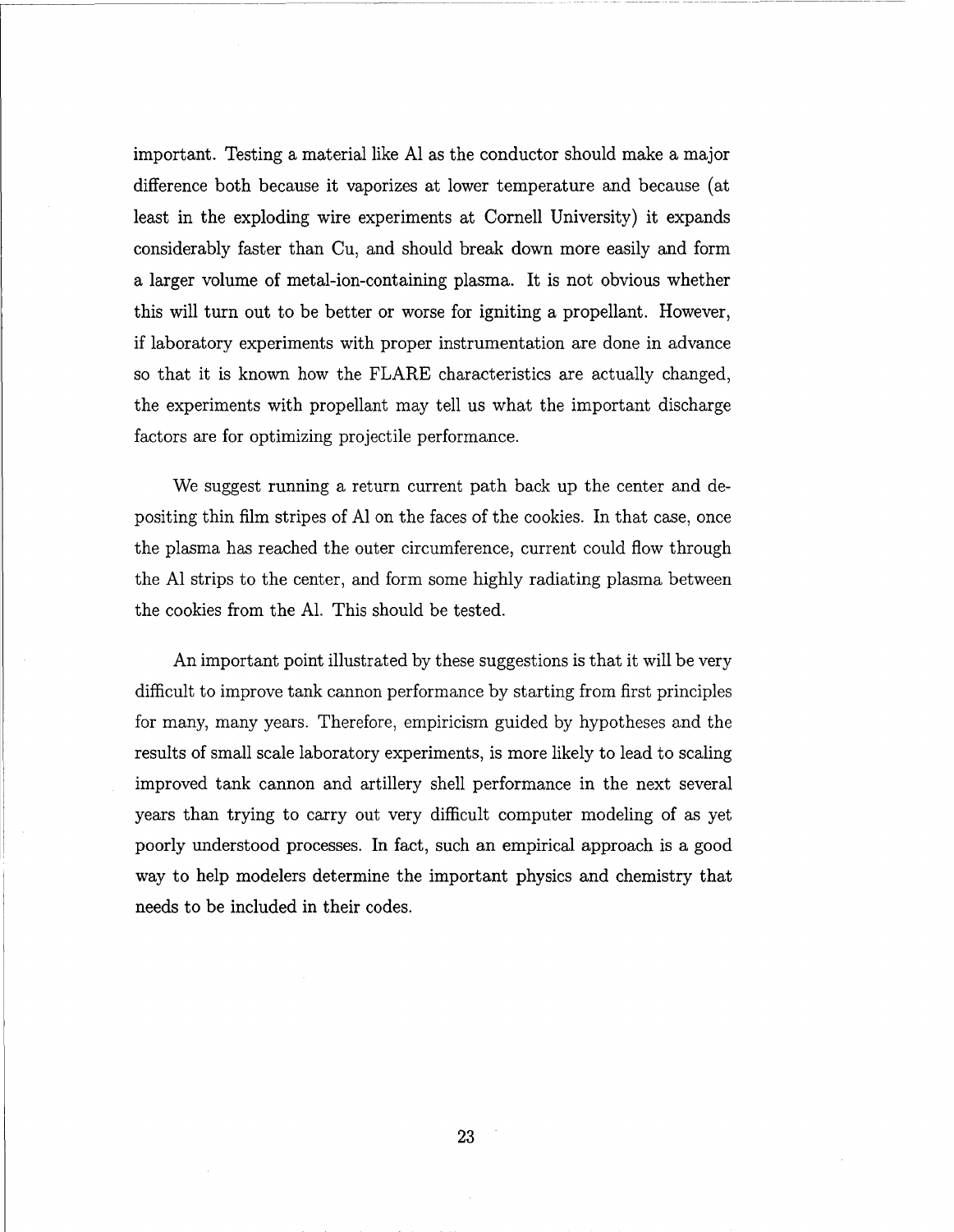## **References**

- [1] Rex Richardson, personal communication, July, 1998.
- [2] Kevin White, presentation to the JASON Study, July 9-10, 1998.
- [3] Oberle, W., K.J. White, and J. Powell, "JANNAF Combustion Subcommittee Workshop: Plasma Propellant Temperature Sensitivity Reduction Using Electrothermal-Chemical (ETC) Propulsion Concepts", ARL-TR-1579, December 1997.
- [4] Liberman, M.A. and A.J. Lichtenberg, *Principles of Plasma Discharges and Materials Processing* (Wiley, New York, 1994), p. 81.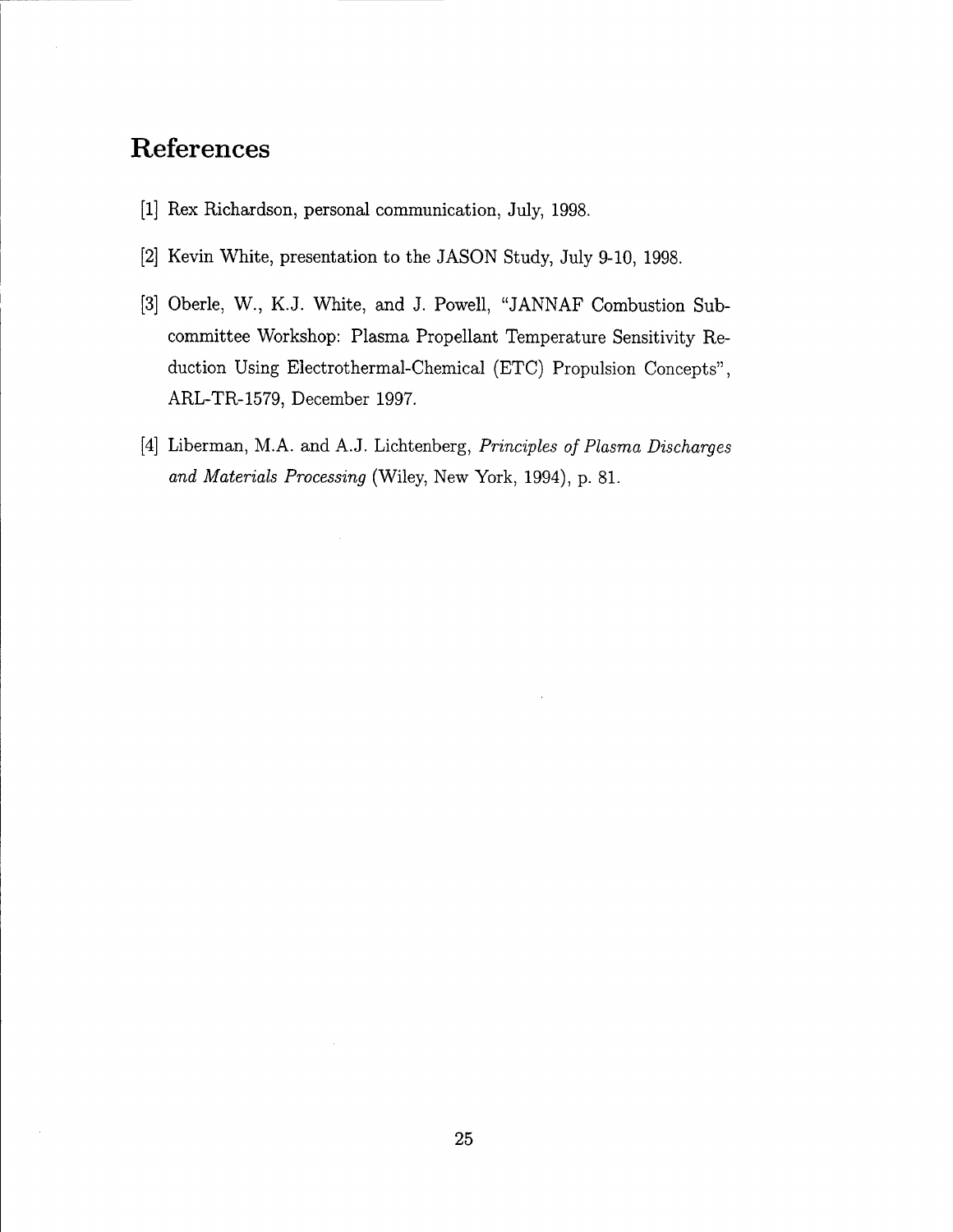## **A APPENDIX: LIST OF BRIEFERS**

The study group received a comprehensive set of technical briefings from the scientists and program managers involved in developing Electro Thermal-Chemical (ETC) gun technologies. The briefings were given over the two-day period July 9-10, 1998 in San Diego. Briefers, institutional affiliations, and presentation titles are listed below.

- William Oberle (Army Research Laboratory), "Electro Thermal-Chemical (ETC) Gun Propulsion: Background and Program Overview."
- Robert Shaw (Army Research Office), "Army Research Office Workshop on Plasma/Propellant Interaction for Ignition." [Presentation given by W. Oberle]
- David R. Lewis (Defense Special Weapons Agency), "ETC Propulsion Activities Overview."
- Gary T. Phillips (Science Applications International Corporation), "Army/ DSWA ETC Direct Fire Joint Program."
	- Kevin White (Army Research Laboratory), "ARL Efforts in Plasma-Propellant Interaction."
	- Rex D. Richardson (Science Applications International Corporation), "PPI Experimental Efforts Under Joint Army /DSWA Direct Fire Program."
	- Philip L. Varghese (University of Texas at Austin), "Emission Spectroscopic Measurements and Analysis of a Pulsed Plasma Jet."
	- Mohamed Bourham (North Carolina State University), "NCSU Efforts in Plasma-Propellant Interaction."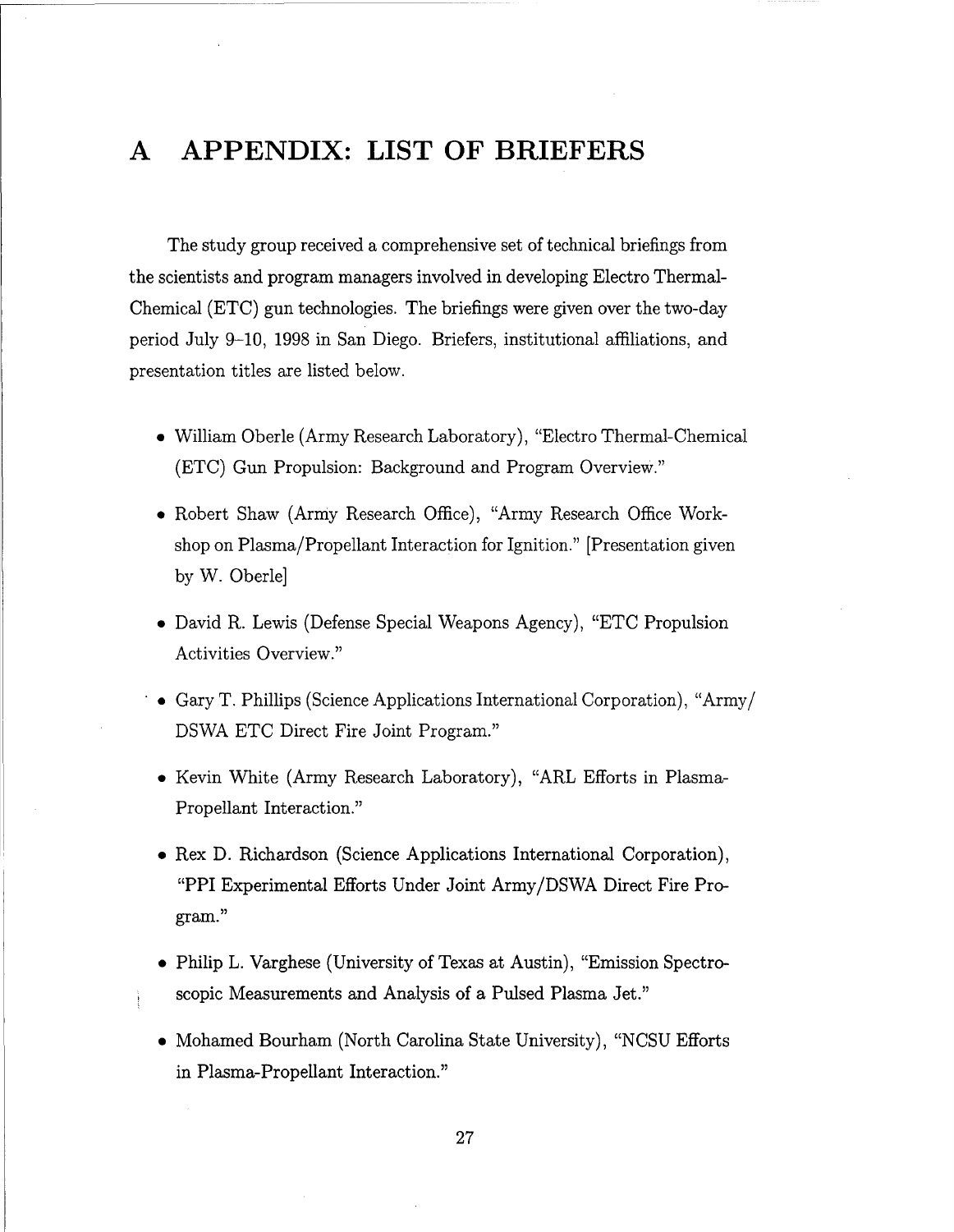- Rose Pesce-Rodriguez (Army Research Laboratory), "Overview of ARLs FY99 **PPI** Basic Research Program." [Presentation given by W. Oberle]
- Gloria Wren (Army Research Laboratory), "ETC Modeling and Simulation Overview."
- Lindsey Thornhill (Science Applications International Corporation), "Plasma Generator - Injector Modeling."
- Gloria Wren (Army Research Laboratory), "Influence of Radiation on Propellant Heating."
- Michael J. Nusca (Army Research Laboratory), "Plasma Flow and Convection in the ETC Gun." [Presentation given by G. Wren]
- Chia-Chun Hsiao (Science Applications International Corporation), "ETC Modeling Summary."

**In** addition to the presenters listed above, Richard F. Johnson (United Defense LP) and Fred Su (Science Applications International Corporation) participated in the discussions at the briefings provided helpful information to the study.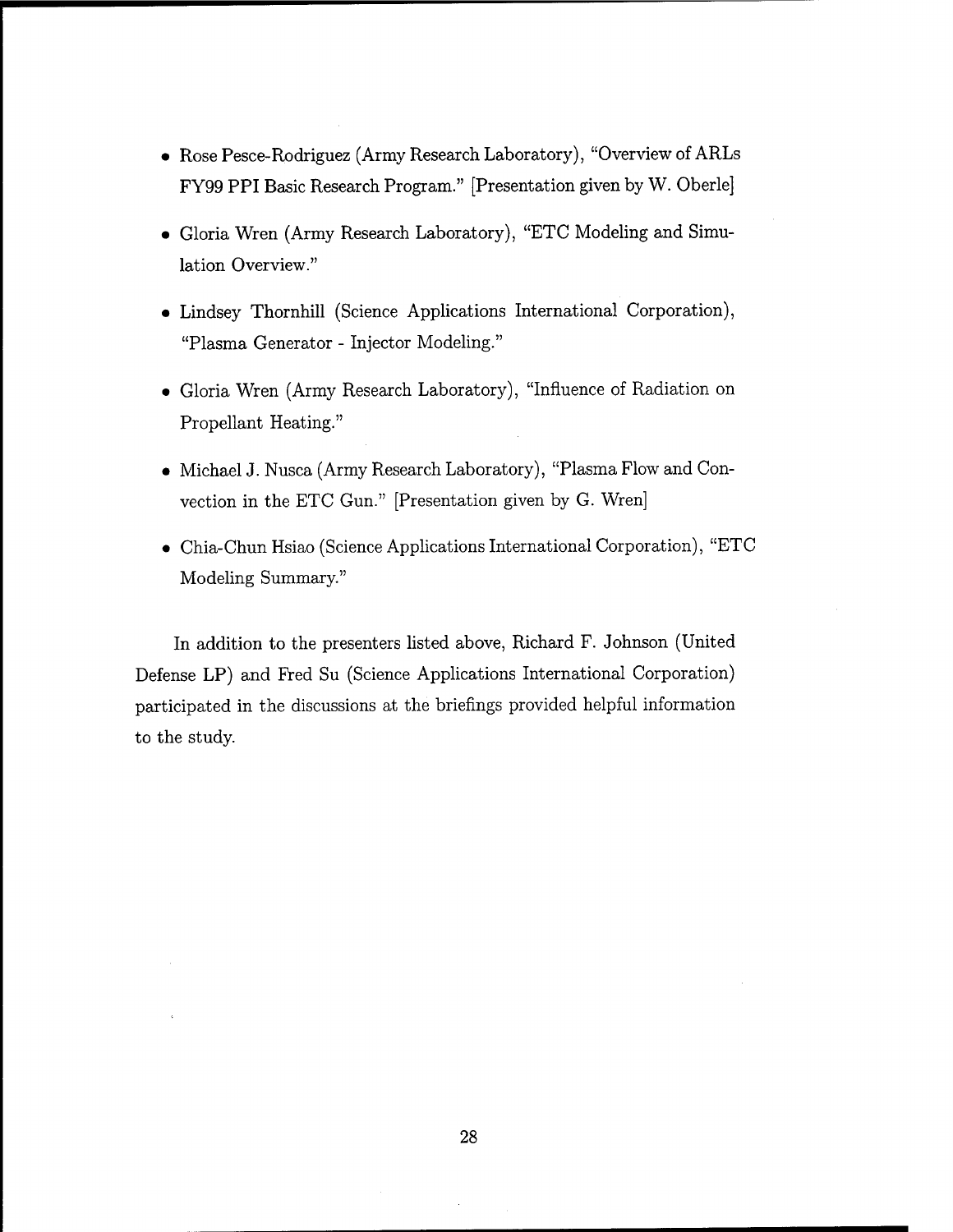#### **DISTRIBUTION LIST**

Director of Space and SDI Programs SAF/AQSC 1060 Air Force Pentagon Washington, DC 20330-1060

CMDR & Program Executive Officer US Army/CSSD-ZA Strategic Defense Command PO Box 15280 Arlington, VA 22215-0150

Superintendent Code 1424 Attn Documents Librarian Naval Postgraduate School Monterey, CA93943

DTIC [2] 8725 John Jay Kingman Road Suite 0944 Fort Belvoir, VA 22060-6218

Dr. A. Michael Andrews Director of Technology SARD-TT Room 3E480 Research Development Acquisition 103 Army Pentagon Washington, DC 20301-0103

Dr. Albert Brandenstein Chief Scientist Office of Nat'l Drug Control Policy Executive Office of the President Washington, DC 20500

Dr. H. Lee Buchanan, I I I Assistant Secretary of the Navy (Research, Development & Acquisition) 3701 North Fairfax Drive 1000 Navy Pentagon Washington, DC 20350-1000

Dr. Collier Chief Scientist US Army Strategic Defense Command PO Box 15280 Arlington, VA 22215-0280

DAR P A Library 3701 North Fairfax Drive Arlington, VA 22209-2308 **<sup>29</sup>** Dr. Victor Demarines, Jr. President and Chief Exec Officer The MITRE Corporation A210 202 Burlington Road Bedford,MA01730-1420

Mr. Frank Fernandez Director DARPA/DIRO 3701 North Fairfax Drive Arlington, VA 22203-1714

Mr. Dan Flynn [5] Deputy Chief OSWR CDT/OWTP 4P07, NHB Washington, DC 20505

Dr. Paris Genalis Deputy Director OUSD(A&T)/S&TS/NW The Pentagon, Room 3D1048 Washington, DC 20301

Dr. Lawrence K. Gershwin NIO/S&T 2E42, OHB Washington, DC 20505

Mr. David Havlik Manager Weapons Program Coordination Office MS 9006 Sandia National Laboratories PO Box 969 Livermore, CA 94551-0969

Dr. Helmut Hellwig Deputy Asst Secretary (Science, Technology and Engineering) SAF/AQR 1060 Air Force Pentagon Washington, DC 20330-1060

Dr. Robert G. Henderson Director JASON Program Office The MITRE Corporation 1820 Dolley Madison Blvd Mailstop W553 McLean, VA 22102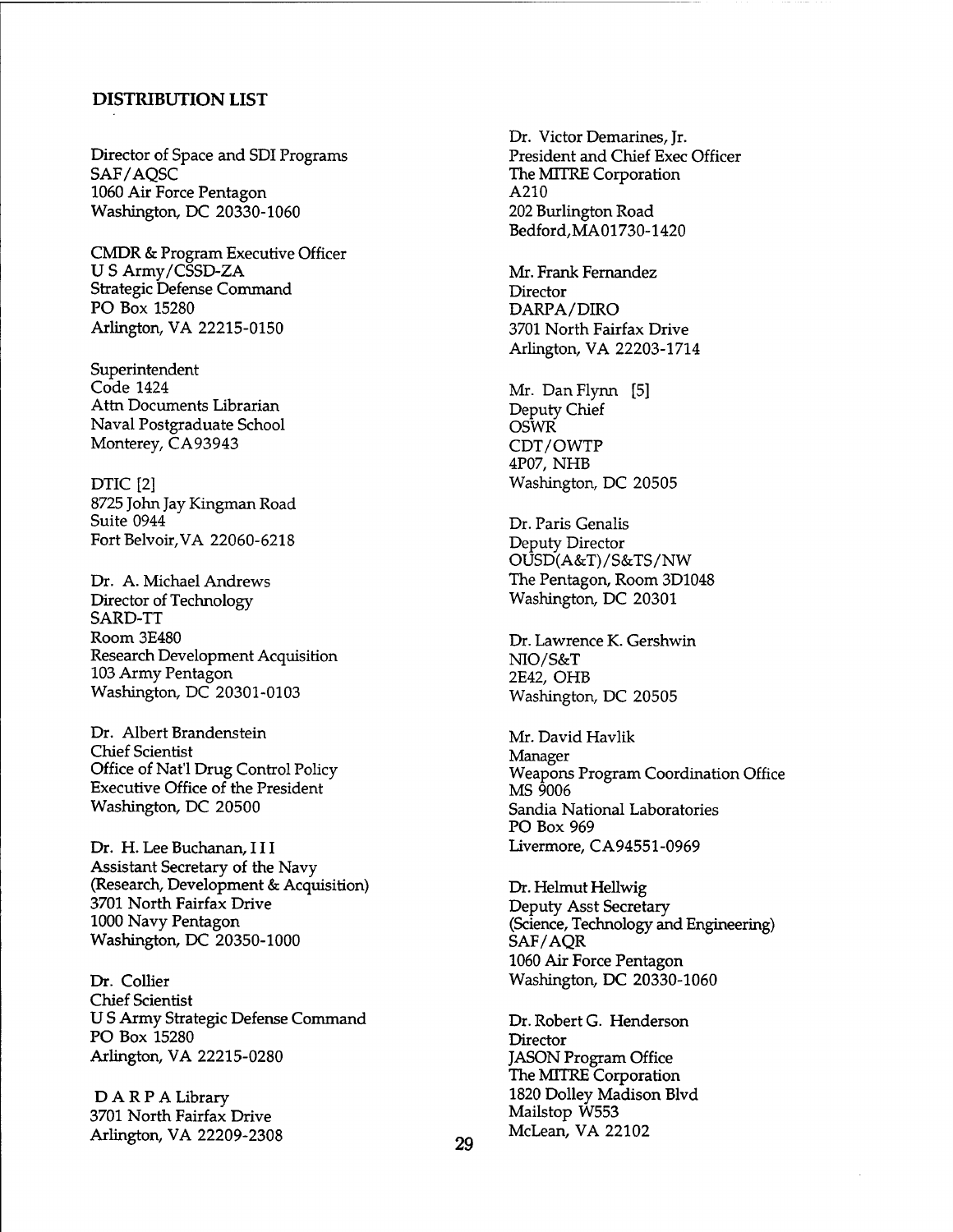#### **DISTRIBUTION LIST**

J A SON Library [5] The MITRE Corporation Mail Stop W002 1820 Dolley Madison Blvd McLean, VA 22102

Mr. O'Dean P. Judd Los Alamos National Laboratory Mailstop F650 Los Alamos, NM 87545

Dr. Bobby R. Junker Office of Naval Research Code 111 800 North Quincy Street Arlington, VA 22217

Dr. Martha Krebs Director Energy Research, ER-1, Rm 7B-058 1000 Independence Ave, SW Washington, DC 20858

Dr. Ken Kress Investment Program Office (IPO) 1041 Electric Avenue Vienna, VA 20180

Lt Gen, Howard W. Leaf, (Retired) Director, Test and Evaluation HQ USAF/TE 1650 Air Force Pentagon Washington, DC 20330-1650

Dr. John Lyons Director of Corporate Laboratory US Army Laboratory Command 2800 Powder Mill Road Adelphi,MD 20783-1145

Dr. Arthur Manfredi ZETA Associates 10300 Eaton Drive Suite 500 FairfaxVA 22030-2239

Dr. George Mayer Scientific Director Army Research Office 4015 Wilson Blvd Tower 3, Suite 216 Arlington, VA 22203-2529 Ms. M. Jill Mc Master Editor Journal of Intelligence Communication Investment Program Office (!PO) 1041 Electric Avenue Vienna, VA 20180

Dr. Thomas Meyer DARPA/DIRO 3701 N. Fairfax Drive Arlington, VA 22203

Dr. Bill Murphy ORD Washington, DC 20505

Dr. Julian C. NaIl Institute for Defense Analyses 1801 North Beauregard Street Alexandria, VA 22311

Dr. Ari Patrinos [5] Associate Director Biological and Environmental Research SC-70 US Department of Energy 19901 Germantown Road Germantown,MD 207874-1290

Dr. Bruce Pierce USD(A)D S The Pentagon, Room 3D136 Washington, DC 20301-3090

Mr. John Rausch [2] Division Head 06 Department **NAVOPINTCEN** 4301 Suitland Road Washington, DC 20390

Records Resource The MITRE Corporation Mailstop W115 1820 Dolley Madison Blvd McLean, VA 22102

Dr. Victor H Reis [5] US Department of Energy DP-2, Room 4A019 Mailstop 4A-028 1000 Independence Ave, SW Washington, DC 20585